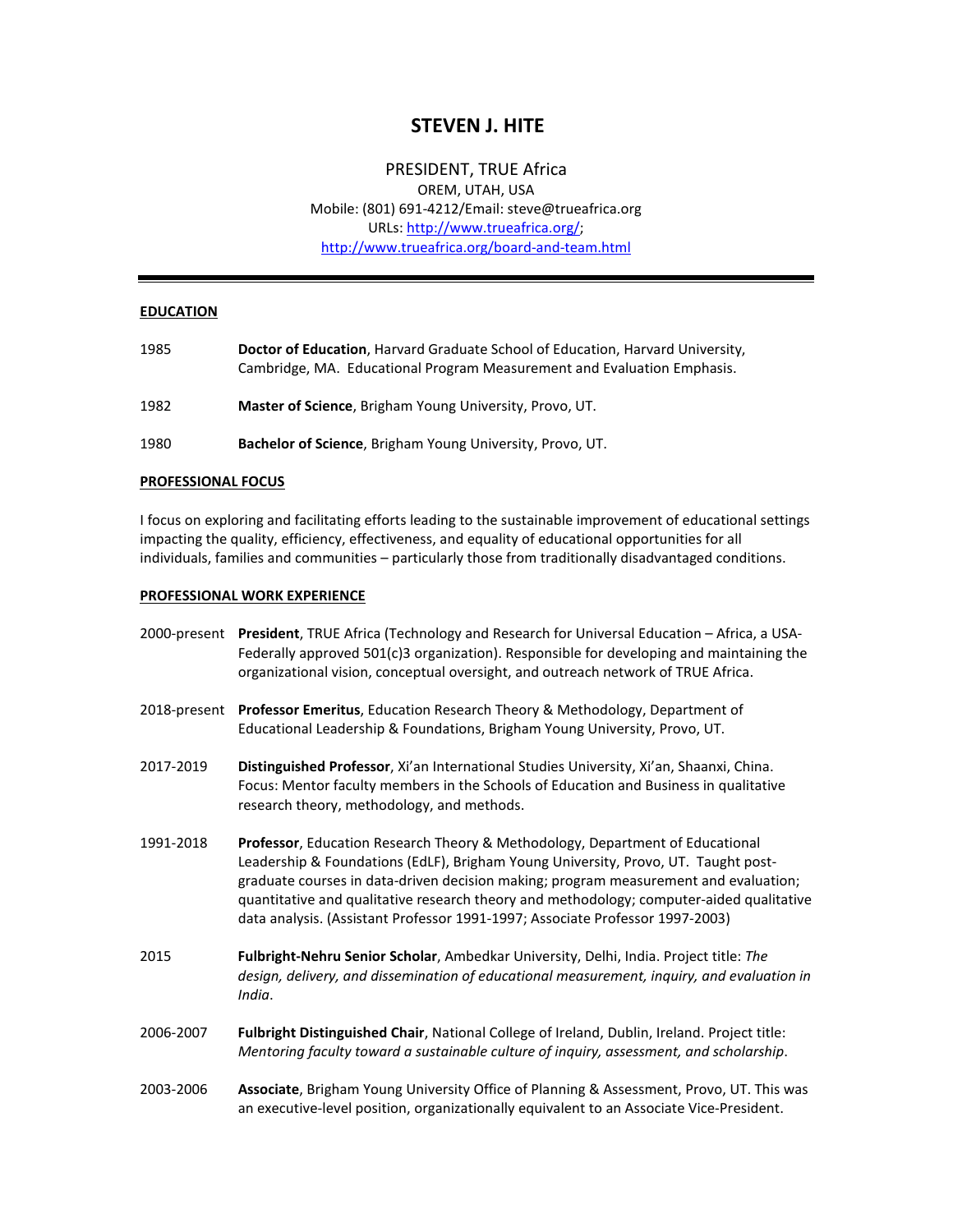- 1999 **Visiting Research Fellow**, UNESCO/IIEP, Paris, France (Jan-June).
- 1990-1991 **Instructor**, Mesa Institute, CES, Mesa, AZ.
- 1985-1990 **Instructor and Area Coordinator**, Cambridge Institute, CES, Boston, MA.
- 1984-1990 **Research Analyst**, Harvard Family Research Project, Harvard University, Cambridge, MA.

#### **PROFESSIONAL RECOGNITIONS AND AWARDS**

2006-2015 Member, Council of Consultant Fellows, UNESCO/International Institute of Educational Planning, Paris, France 2015 Fulbright-Nehru Senior Scholar, Ambedkar University, Delhi, India. 2006-2007 Fulbright Distinguished Chair, National College of Ireland (NCI), Dublin, Ireland. 1993/94 Brigham Young University, College of Education, Outstanding Teacher of the Year Award.

#### **EDUCATION CAPACITY DEVELOPMENT PROJECTS (During career as a Professor)**

- 2013 **UNESCO/IIEP**. Project: *Ethiopian Ministry of Education Capacity Development.* Training for the Regional Education Bureaus and Centers for Teacher Education (Afar, Beneshangul Gumuz, Gambella, Somali regions) on the use, analysis, and interpretation of access, equity, participation and quality indicators in educational planning and policy.
- 2010-2012 **UNESCO Division for Teacher Development and Higher Education** (formerly the Division of Planning and Development of Education Systems)**.** Projects: 1) *12-country study* to collect and analyze qualitative and quantitative data to understand the impact of the global economic crisis on education in developing countries; 2) *Instrument design, data collection, coding, analysis and reporting* for the 2010 national survey of secondary education in Sudan; 3) *Education Policy and Strategy Simulation* (EPSSim) program development; 4) *Education Management Information System* (EMIS) development.
- 2000-2011 **Uganda Ministry of Education & Sports, Departments of Basic and Secondary Education**. Capacity development, research and evaluation projects with the Ugandan Director of Basic and Secondary Education and staff focusing on quantitative and qualitative data collection, statistical and qualitative analysis, and policy development.
- 2011 **UNESCO Division for Planning and Development of Education Systems.** Project: *Sudan Survey of Secondary Schools*. In-field (Khartoum) guidance of the coding, analysis and reporting of data from the six instruments administered in 2010 to secondary schools and education stakeholders in northern Sudan. Funded through UNICEF.
- 2010 **UNESCO Division for Planning and Development of Education Systems.** Project: *UN-RIVAF (United Nations – Rapid Impact and Vulnerability Analysis Fund) 12- country study*. Field-test three survey instruments in urban and rural schools in Botswana for implementation in global 12-country study. Funded through DFID (UK Department for International Development).
- 2004-2005 **UNESCO/IIEP**. Project: *GIS school mapping in selected town and village schools in Hungary*. Creation of an ESRI ArcView Personal Geo-database and ArcReader interactive computer cartographical system for the exploration of geo-spatial, school and student attributes of 39 town and village schools in the region of two counties in central Hungary.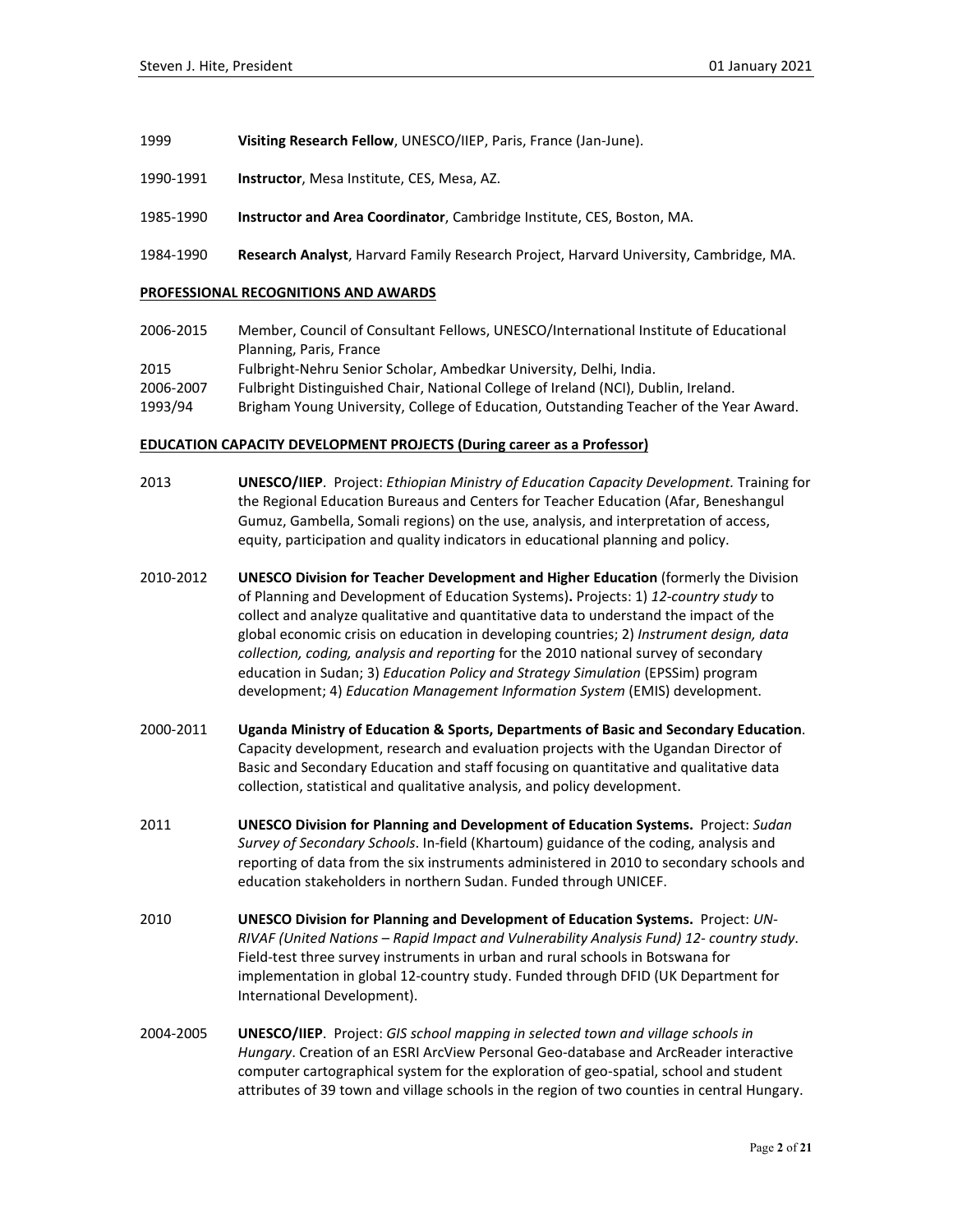- 2004-2005 **UNESCO/IIEP**. Project: *GIS school mapping in Jamaica*. Revision of a traditional mapping systems project into an ESRI ArcView Personal Geo-database and ArcReader interactive computer cartographical system for the exploration of geo-spatial, school and student attributes in the 45 schools in the region of Saint Thomas' Parish.
- 2002-2004 **UNESCO/IIEP**. Project: *3-year mission to the Nepalese National Department of Education*. Delivered workshops at the NNDE, and adapted and field-tested the national school surveys and data systems to improve decentralized management and district planning. Directed activities to strengthen the EMIS and school mapping systems. Funded through DANIDA (Danish Agency for Development Assistance).
- 1999 **UNESCO/IIEP.** Project: *Mission to the South African National Department of Educational Quality Assessment, Pretoria, South Africa.* Provided workshop and technical assistance to update data and SANDEQA systems for their participation in the *Southern and Eastern Africa Consortium for Monitoring Educational Quality (SACMEQ).* Funded through UNESCO/IIEP.

## **PROFESSIONAL ORGANIZATIONS**

Comparative and International Education Society International Network for Social Network Analysis American Educational Research Association, Measurement and Research Methodology Division, International Studies SIG, Qualitative Research SIG, Professors of Educational Research SIG American Association for Higher Education Phi Kappa Phi Honor Society Omicron Nu Honor Society

## **PROFESSIONAL BOOKS & MONOGRAPHS**

- **Hite, S.J.**, & De Grauwe, A. (2009). *Capacity development in educational planning and management: Learning from successes and failures*. Paris: UNESCO/IIEP (United Nations Educational, Scientific, and Cultural Organization/International Institute for Education Planning). ISBN: 978-92-803- 1340-6.
- Jacob, W.J., Morisky, D.E., Nsubuga, Y.K., & **Hite, S.J.** (Eds.). (2006). *Youth and children overcoming AIDS: Lessons learned from Uganda*. Greenwich, CT: Information Age Publishing. ISBN: 1-59311-471-0.
- **Hite, S.J.** (2001). *Reviewing quantitative research to inform educational policy processes* (Vol. 69). Paris: UNESCO/IIEP (United Nations Educational, Scientific, and Cultural Organization/International Institute for Education Planning). ISBN: 92-803-1210-3. (Also available in French under the title: *La reserche quantitative au service des politiques éducatives: le rôle de l'analyse de la littérature.* ISBN: 92-803-2210-9.)

## **CHAPTERS IN BOOKS**

Hallam, P.R., Boren, D.M., Hite, J.M., **Hite, S.J.**, & Mugimu, C.B. (2015). Headteacher visibility and perceptions of Headteacher trustworthiness: Perspectives of Ugandan secondary teachers. In J. Zajda (Ed.), *Globalisation, ideology and politics of education reform* (Vol. 14: Globalisation, comparative education and policy research) (pp. 87-106). New York, NY: Springer.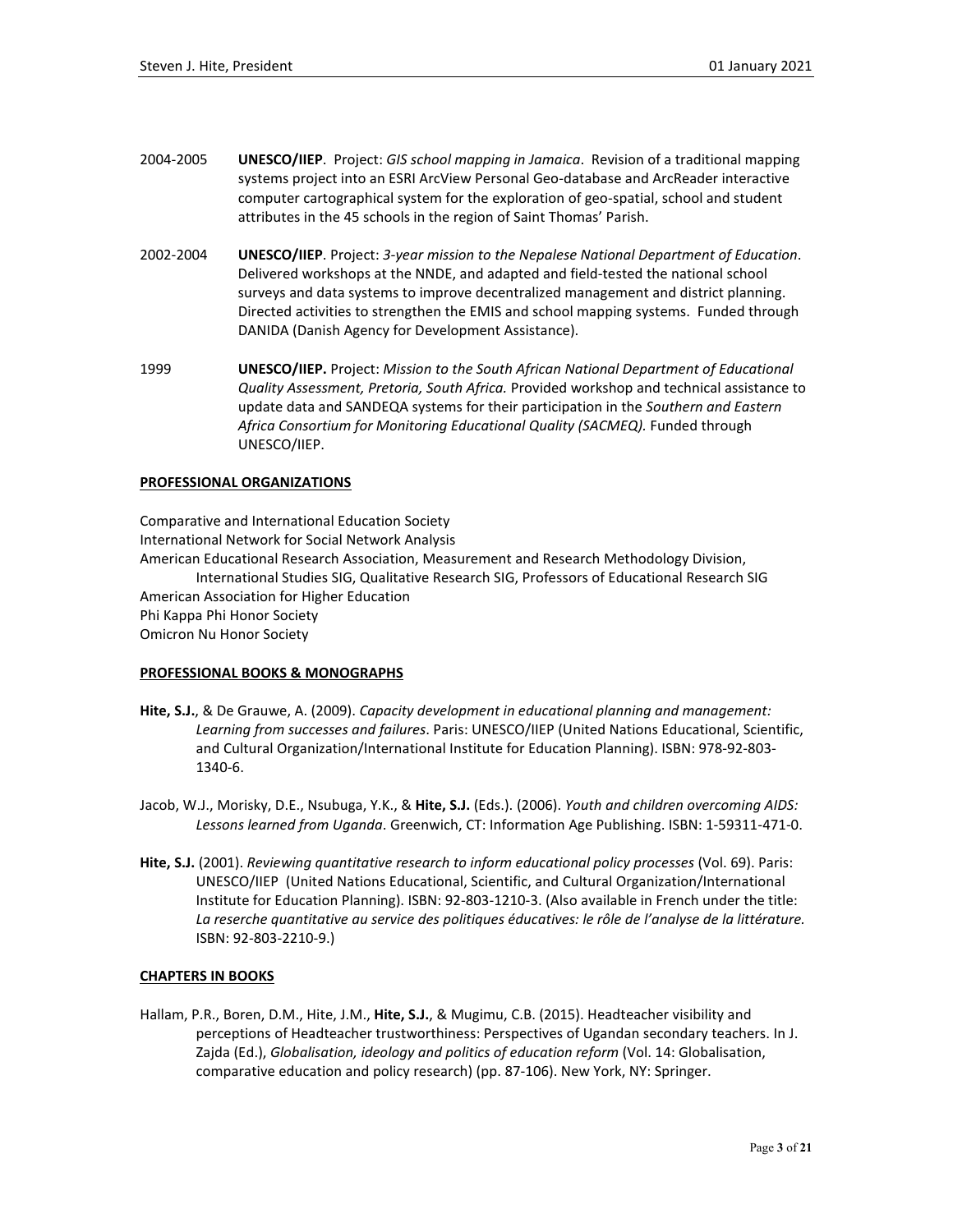- Hallam, P.R., Hite, J.M., **Hite, S.J.**, & Mugimu, C.B. (2012). Trust and educational leadership: Comparing the development and role of trust between US and Ugandan school administrators. In C. Wise, P. Bradshaw & M. Cartwright (Eds.), *Leading professional pratice in education* (pp. 62-77). Los Angeles, CA: SAGE.
- **Hite, S.J.** (2011). School mapping and Geographical Information Systems. In M. Bray & N. V. Varghese (Eds.), *Directions in educational planning: International experiences and perspectives* (pp. 215- 239). Paris: UNESCO/IIEP (United Nations Educational, Scientific, and Cultural Organization/International Institute for Education Planning).
- **Hite, S.J.**, & Bray, M. (2010). UNESCO's International Institute for Educational Planning. In P. L. Peterson, E. Baker & B. McGaw (Eds.), *International Encyclopedia of Education* (3rd ed., Vol. 4, pp. 688- 693). Oxford: Elsevier.
- Hite, J.M., **Hite, S.J.**, Mugimu, C.B., & Nsubuga, Y.K. (2010). Strategic "Co-opetition": Headteacher networking in Uganda's Secondary Schools. In A. J. Daly (Ed.), *Social Network Theory and Educational Change* (pp. 197-219). Cambridge, MA: Harvard Education Press.
- Hallam, P.R., Hite, J.M., **Hite, S.J.**, & Mugimu, C.B. (2010). So you want to be a Headteacher?: "Liabilities of Newness," challenges, and strategies of new Headteachers in Uganda. In A. R. Shoho, B. G. Barnett & A. K. Tooms (Eds.), *The Challenges of New Principals in the 21st Century* (Vol. 1, pp. 51- 76). Charlotte, NC: Information Age Publishing.
- Hallam, P.R., Hite, J.M., **Hite, S.J.**, & Mugimu, C.B. (2009). The development and role of trust in educational leadership: A comparative study of U.S. and Ugandan school administrators. In A. W. Wiseman & S. Silova (Eds.), *Educational Leadership: Global contexts and international comparisons* (pp. 49-81). Brighton, UK: Emerald Publishing.
- Jacob, W.J., Morisky, D.E., **Hite, S.J.**, & Nsubuga, Y.K. (2006). Evaluation of HIV/AIDS education programmes in Uganda. In W. J. Jacob, D. E. Morisky, Y. K. Nsubuga & S.J. Hite (Eds.), *Youth and children overcoming AIDS: Lessons learned from Uganda* (pp. 63-84). Greenwich, CT: Information Age Publishing.
- Morisky, D.E., Jacob, W.J., Nsubuga, Y.K., & **Hite, S.J.** (2006). Introduction. In W.J. Jacob, D.E. Morisky, Y.K. Nsubuga & S.J. Hite (Eds.), *Youth and children overcoming AIDS: Lessons learned from Uganda* (pp. 1-11). Greenwich, CT: Information Age Publishing.
- Atchoarena, D., & **Hite, S.J.** (2001). Lifelong learning in low development contexts: An African perspective. In D. Aspin, J. Chapman, M. Hatton & S. Y. (Eds.), *International handbook of lifelong learning* (Vol. 1, pp. 201-228). Dordrecht, The Netherlands: Kluwer Academic Publishers.
- Muse, I.D., **Hite, S.J.**, Smith, R., Matthews, J., & Britsch, C. (1993). Domain 7: Delegation. In S. D. Thompson (Ed.), *Principals for our changing schools: The knowledge and skill base* (pp. 7-1 to 7-24). Fairfax, VA: National Policy Board for Educational Administration.

## **PEER-REVIEWED SCHOLARLY ARTICLES**

Tang, H., **Hite, S.J.**, Hite, J.M., Boren, D.M., & Randall, E.V. (2020). Challenges and achievements in student learning experiences in a business school's at-home internationalization programs in China. *Journal of International Education in Business*, [Vol. = ahead-of-print: [https://doi.org/10.1108/JIEB-04-2020-0026\]](https://doi.org/10.1108/JIEB-04-2020-0026)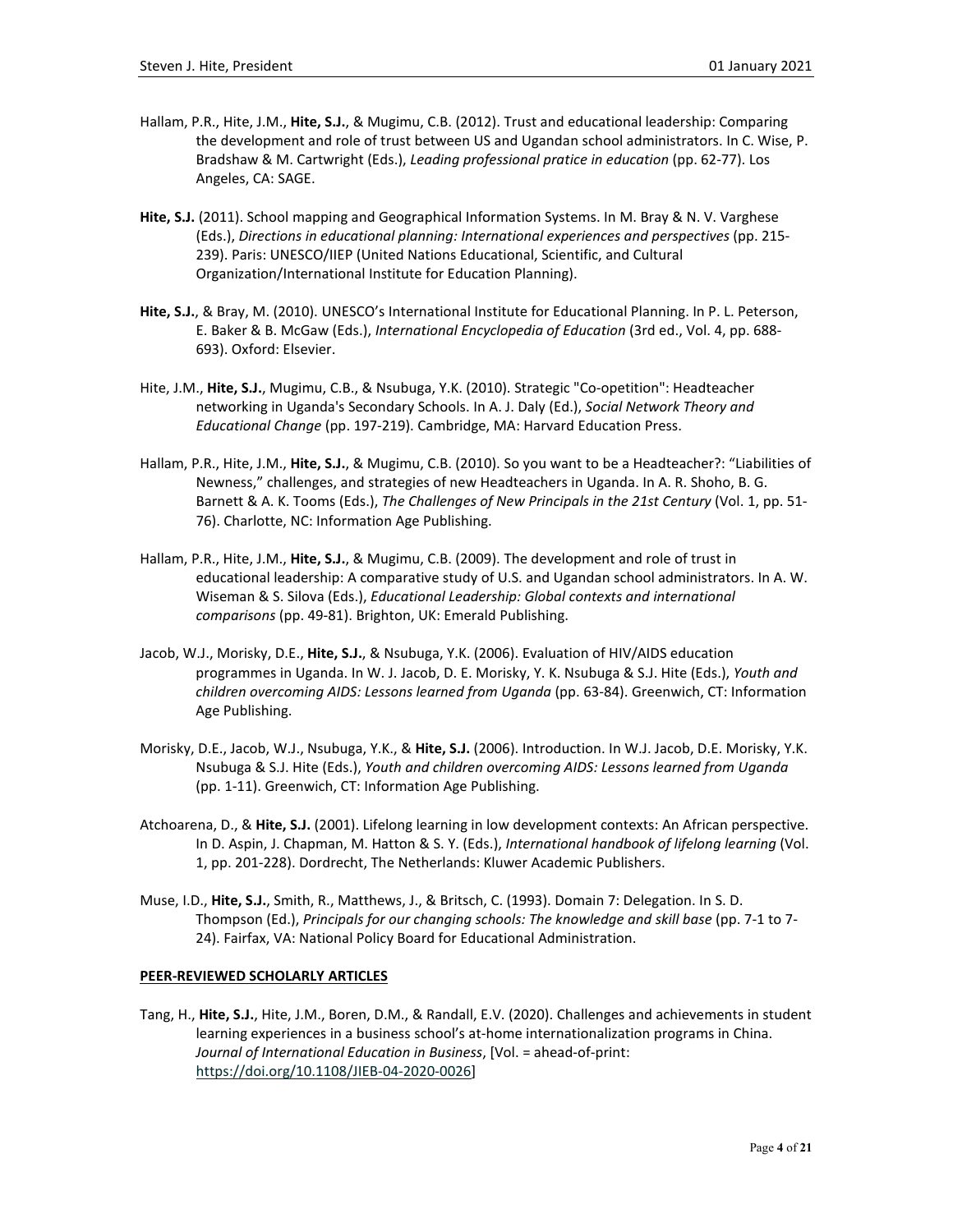- Adams, E.V., Taniguchi, S.T., **Hite, S.J.**, Ward, P.J., Mugimu, C.B., & Nsubuga, Y.K. (2018). Leisure defined by perceiving choice: Perspectives of Ugandan women. *World Leisure Journal, 60*(4), 265-280.
- Taniguchi, S., Warren, A., **Hite, S.J.**, Widmer, M., Zabriski, R.B., Nsubuga, Y., & Mugimu, C.B. (2018). The School-Based Family: Teachers as parental figures for orphans and vulnerable children in Ugandan schools. *Marriage & Family Review, 54*(7), 152-176.
- Jensen, J.N., **Hite, S.J.**, Hite, J.M., & Randall, E.V. (2017). Understanding author academic disciplinary background to direct a more effective use of standardized testing within the school community. *NASSP Bulletin*, *101*(2), 90-116.
- Brown, S., Hallam, P.R., Hite, J.M., & **Hite, S.J.** (2016). The impact of various demographic and educational attributes on international students propensity to trust school officials. *Education and Society*, *34*(2), 49-68.
- McGovern, R.A., Taniguchi, S., Hite, J.M., **Hite, S.J.**, Widmer, M., Mugimu, C.B., & Nsubuga, Y.K. (2015). Fortifying leisure: Adolescent perspectives of family leisure in Uganda. *Journal of Adolescent Research, 30*(6), 729-750.
- Hallam, P.R., Smith, H.R., Hite, J.M., **Hite, S.J.**, & Wilcox, B.R. (2015). Trust and collaboration in PLC teams: Teacher relationships, principal support, and collaborative benefits. *NASSP Bulletin, 99*(3), 193- 216.
- Hallam, P.R., Boren, D.M., Hite, J. M., **Hite, S.J.**, & Mugimu, C.B. (2013). Headteacher visibility and teacher perceptions of Headteacher trustworthiness: A comparison of the Ugandan context to existing theory. *International Journal of Educational Development, 33*(5), 510-520.
- Newby, L.S., Hite, J.M., **Hite, S.J.**, & Mugimu, C.B. (2013). Technology and education: ICT in Ugandan Secondary Schools. *Education and Information Technologies, 18*(3), 515-530.
- Hallam, P.R., Chou, F., Hite, J.M., & **Hite, S.J.** (2012). Two contrasting models for mentoring as they affect retention of beginning teachers. *NASSP Bulletin, 96*(3), 243-277.
- Hite, J.M., Reynolds, B., & **Hite, S.J.** (2010). Who ya gonna call? Networks of rural school administrators. *Rural Educator, 31*(3), 11-28.
- Hite, J.M., **Hite, S.J.**, Howell, S., & Crandall, L. (2008). The Online Journal of Distance Education reaches the 10-year mark: A look back using social network theory to examine its collaboration network. *Online Journal of Distance Learning Administration, 11*(3).
- Kemppainen, R., Ferrin, S.E., **Hite, S.J.**, & Hilton, S.C. (2008). Sociocultural aspects of Russian-speaking parents' choice of language of instruction for their children in Estonia. *Comparative Education Review, 52*(1), 93-119.
- Chung-Hoon, T.L., Hite, J.M., & **Hite, S.J.** (2007). Organizational integration strategies for promoting enduring donor relations in higher education: The value of building inner circle network relationships. *CASE International Journal of Educational Advancement, 7*(1), 2-19.
- Jacob, W.J., Mosman, S., **Hite, S.J.**, Morisky, D.E., & Nsubuga, Y.K. (2007). Evaluating HIV/AIDS education programmes in Ugandan secondary schools. *Development in Practice, 17*(1), 114-123.
- Jacob, W.J., Shaw, S.M., Morisky, D.E., **Hite, S.J.**, & Nsubuga, Y.K. (2007). HIV/AIDS education: What African youth say is effective. *Families in Society, 88*(1), 104-114.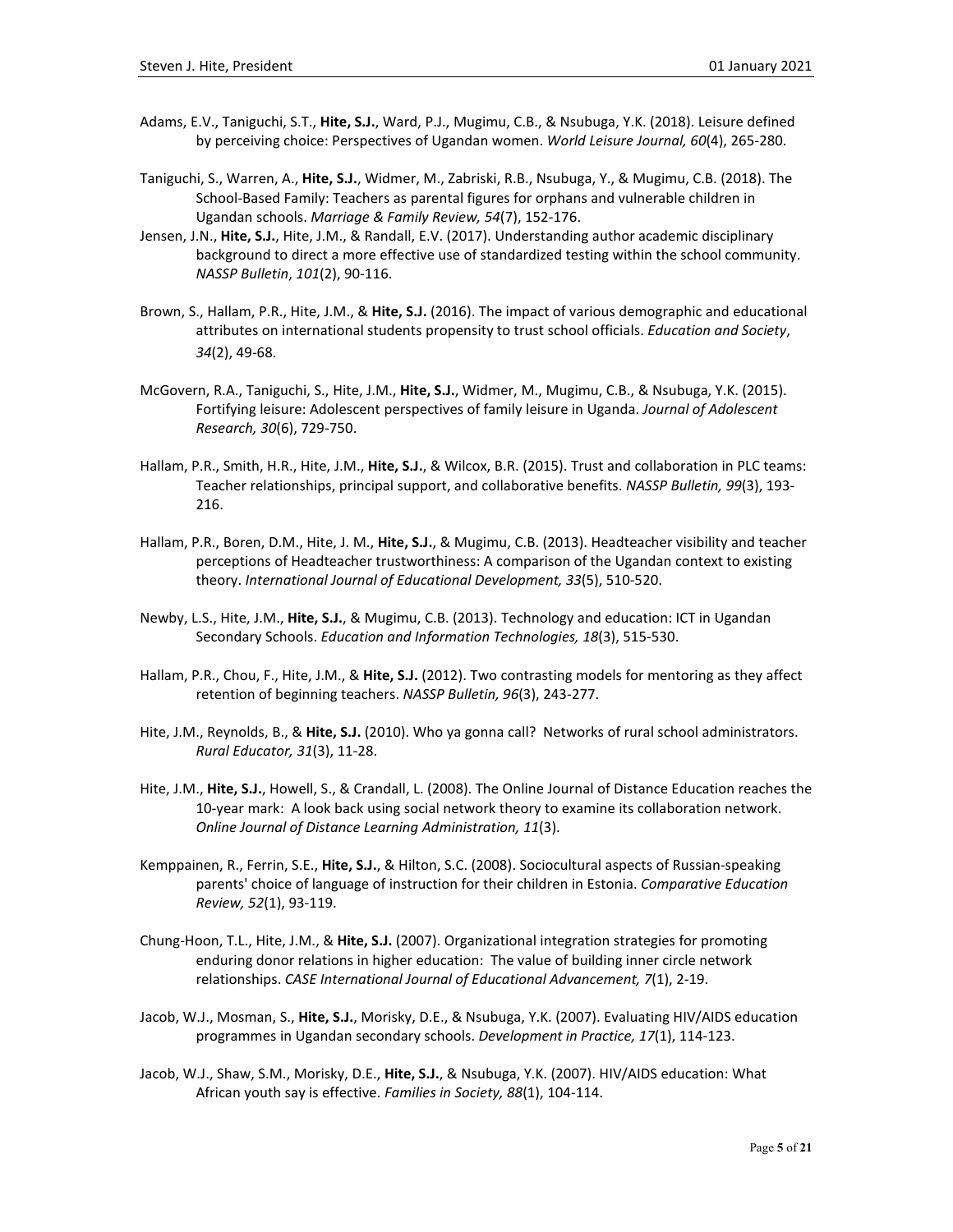- Hite, J.M., **Hite, S.J.**, Jacob, W.J., Rew, W.J., Mugimu, C.B., & Nsubuga, Y.K. (2006). Building bridges for resource acquisition: Network relationships among headteachers in Ugandan private secondary schools. *International Journal of Education Development, 26*(5), 495-512.
- Chung-Hoon, T., Hite, J.M., & **Hite, S.J.** (2005). Searching for enduring donor relationships: Evidence for strategies and factors in an integrated fund raising model. *CASE International Journal of Educational Advancement, 6*(1), 34-53.
- Cook, B.J., **Hite, S.J.**, & Epstein, E.H. (2004). Discerning trends, contours, and boundaries in Comparative Education: A survey of comparativists and their literature. *Comparative Education Review, 48*(2), 123-149.
- Jacob, W.J., Smith, T.D., **Hite, S.J.**, & Cheng, S.Y. (2004). Helping the street children: An analysis of the model for orphan resettlement and education (MORE). *Journal of Children & Poverty, 10*(1), 3-21.
- Botha, R.J., & **Hite, S.J.** (2000). Outcomes-based education and quality in South Africa: Cursory remarks about a possible relationship. *EDUCARE: Tydskrif van die Fakulteit Opvoedkunde [Journal of the Faculty of Education], 29*(1&2), 129-141.
- Randall, E.V., Cooper, B.S., & **Hite, S.J.** (1999). Understanding the politics of research in education. *Educational Policy, 13*(1), 7-22.
- Muse, I.D., **Hite, S.J.**, Randall, E.V., & Jensen, A. (1998). One-teacher schools in America. *The Teacher Educator, 33*(3), 141-149.
- Tavana, G.V., **Hite, S.J.**, & Randall, E.V. (1997). Cultural values and education in Western Samoa: Tensions between colonial influences and contemporary indigenous needs. *International Journal of Educational Reform, 6*(1), 11-19.
- Young J.R., & **Hite, S.J.** (1995). Higher education training deficiency in parent involvement subject matter. Journal of Educational Relations. *Journal of Educational Relations, 16*(3), 26-28.
- **Hite, S.J.**, Krueger, J., & Basom, M. (1994). Successful and unsuccessful candidates for public school administrative positions. *Journal of School Leadership, 4*(September), 557-576.
- Young J.R., & **Hite, S.J.** (1994). The status of teacher preservice preparation for parent involvement: A national study. *Education and Information Technologies, 1*(115), 153-158.
- **Hite, S.J.** (1992). Selecting students for leadership preparation. *Design for Leadership, 2*(3), 1-5.
- Weiss, H.B., & **Hite, S.J.** (1986). Evaluation: Who's doing it and how? A report from a national program survey conducted by the Harvard Family Research Project. *Family Resource Coalition Report, 5*(3), 4-7.
- Larsen, J.M., **Hite S.J.**, & Hart, C.M. (1983). Effects of preschool on educationally advantaged children: First phases of a longitudinal study. *Intelligence, 7*(4), 345-352.

## **DESK STUDIES**

**Hite, S.J.** (2011). The role and function of culminating products in eight exemplary practitioner-oriented master's programs in Australia, Canada, the U.K., and the U.S.A. Paris: Training and Education Programs Unit – TEP, UNESCO/IIEP (United Nations Educational, Scientific, and Cultural Organization/International Institute for Education Planning).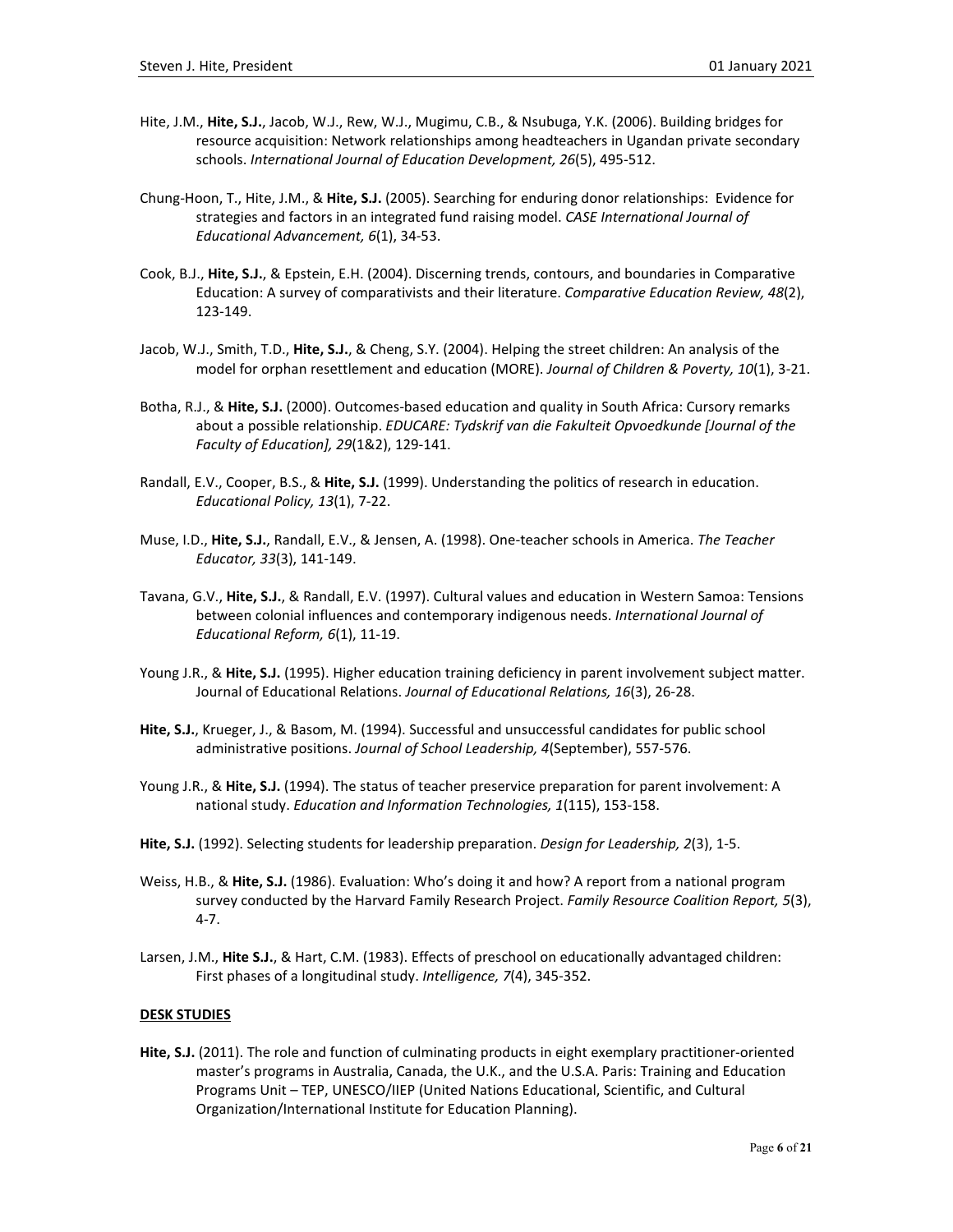## **TRAINING MODULES**

**Hite, S.J.**, & Hite, J.M. (2005). Geographical Information Systems in education planning and management. In F. Caillods (Ed.), *School mapping and micro-planning in education*. Paris: UNESCO/IIEP (United Nations Educational, Scientific, and Cultural Organization/International Institute for Education Planning).

## **NON-PEER-REVIEWED PROFESSIONAL SERVICE ARTICLES**

- **Hite, S.J.** (2008). Save the world. *Bridges: Alumni Magazine of the David M. Kennedy Center for International Studies*(Spring), 14-15.
- **Hite, S.J.**, & Mugimu, C.B. (2002). Ugandan university professors' priorities and resources in educational research: Some preliminary survey results. *The Journal of Educational Research, Theory and Practice in East Africa, 3*(2), 14-17.
- Hite, J.M., Mugimu, C.B., & **Hite, S.J.** (2002). Improving resource acquisition for private schools in Uganda: The role and structure of strategic networks. *The Journal of Educational Research, Theory and Practice in East Africa, 3*(2), 9-13.
- Jacob, W.J., Osguthorpe, R.T., & **Hite, S.J.** (2002). A framework for increasing reflection in the instructional design process. *The Journal of Educational Research, Theory and Practice in East Africa, 3*(2), 30- 33.
- **Hite, S.J.**, & Mugimu, C.B. (2002). Central issues for Ugandan educational research. *Journal of Education, 4*(1), 6-9.
- Mugimu, C.B., & **Hite, S.J.** (2001). Uganda needs quality educational research. *Journal of Education, 3*(2), 12-15.
- **Hite, S.J.**, Mugimu, C. B., & Evanson, A. W. (2001). U.S. varsity students gain experience in Uganda: Service to self & others. *Journal of Education, 3*(1), 7-8.
- **Hite, S.J.** (1992). Recruitment and retention in rural education. *Rural Education News, 43*(1), 5.
- **Hite, S.J.** (1992). The "Marketplace" of public school administration: A joint research project. *Connections! Conversations on Issues of Principal Preparation: Danforth Principal Preparation Network, 1*(1), 5.

## **CREATIVE WORKS**

- Randall, E.V., **Hite, S.J.,** Cheng, B. (2002). *2002 Utah education poll: The public's attitudes towards public schools*. Provo, UT: Department of Educational Leadership, Brigham Young University.
- Randall, E.V., **Hite, S.J.,** & Cheng, B. (2001). *2001 Utah education poll: The public's attitudes towards public schools*. Provo, UT: Department of Educational Leadership, Brigham Young University.
- Randall, E.V., **Hite, S.J.,** Cheung, A. & Cheng, B. (2000). *2000 Utah education poll: The public's attitudes towards public schools*. Provo, UT: Department of Educational Leadership, Brigham Young University.
- Randall, E.V., **Hite, S.J.,** & Cheung, A. (1999). *1999 Utah education poll: The public's attitudes toward the public schools*. Provo, UT: Department of Educational Leadership, Brigham Young University.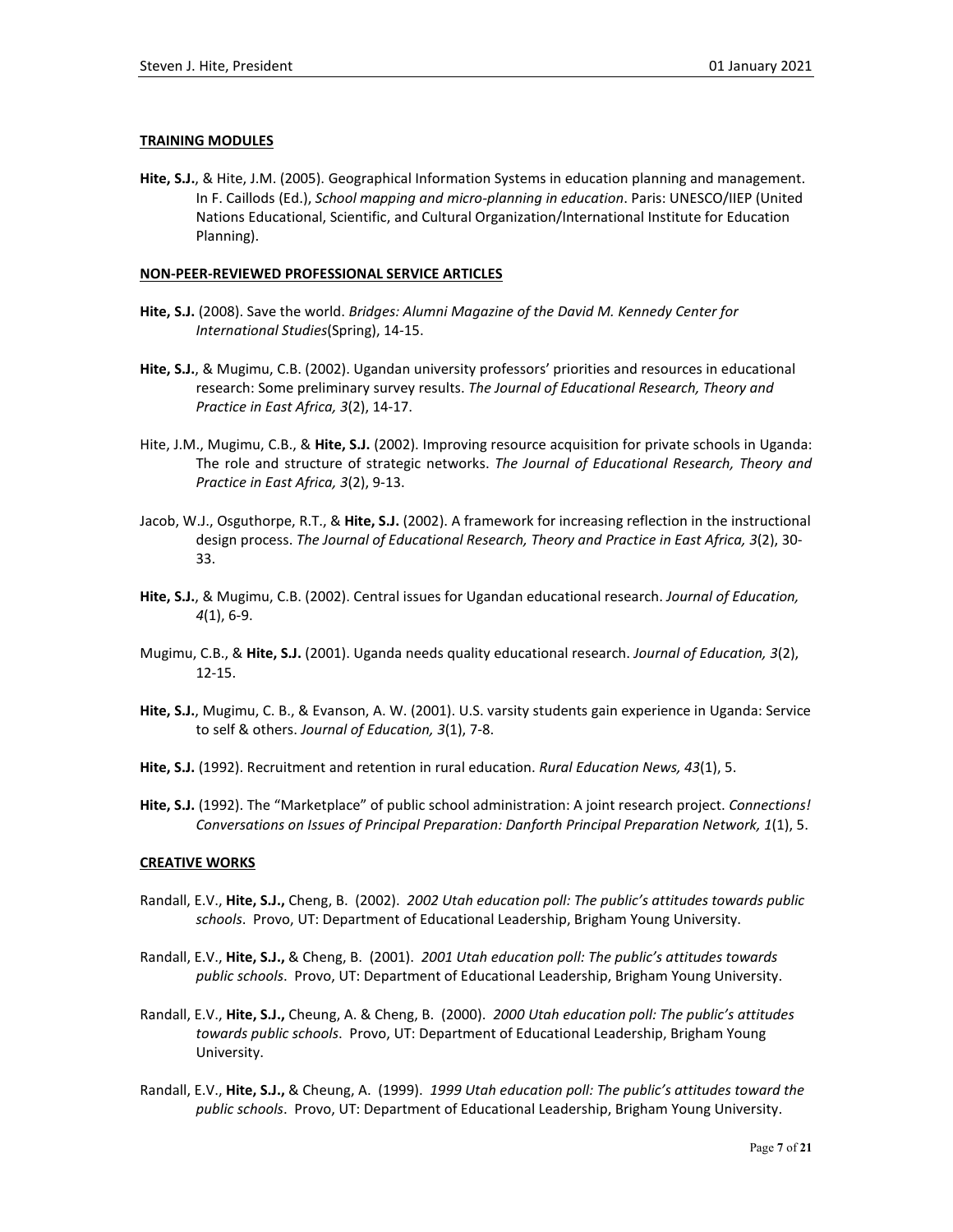- Muse, I.D., **Hite, S.J.**, & Randall, E.V. (1996). Public school administrator appraisal system: Professional development materials and activities. Provo, UT: Department of Educational Leadership and Jordan School District, 153 pages.
- Randall, E.V., **Hite, S.J.**, Baldridge, S., & Muse, I. (1996). The Jordan Administrator Evaluation System, Jordan School District, Technical Manual, 231 pages.
- Wasden, F.D., Williams, J., **Hite, S.J.,** & Muse, I.D. (1994). *December 1994 poll of the public's attitudes toward the public schools in Utah*. Provo, UT: Department of Educational Leadership, Brigham Young University.

## **TECHNICAL REPORTS**

- Randall, E.V., **Hite, S.J.**, & Muse, I. (1996). "Jordan Administrator Evaluation system," Jordan School District Board of Education. Sandy, UT, February 13.
- Randall, E.V., **Hite, S.J.**, Baldridge, S., & Muse, I. (1996). "The Jordan Administrator Appraisal System," Jordan School System, Technical Report.
- Randall, E.V., & **Hite, S.J.** (1996). "Intradistrict Fiscal Equity: A Case Study of One Utah District," Report to The Utah State Board of Education, Salt Lake City, UT, December 16.

## **PROFESSIONAL PRESENTATIONS, International**

- Tang, H., **Hite, S.J.**, Hite, J. M., & Wu, X. (2016). "Suffering while enjoying: Student educational experiences in the ACCA and CIMA Internationalization Baccalaureate Pilot Programs at [West] University Business School, China." XVI World Congress of Comparative Education Societies, Beijing, China, 22-26 August, 2016.
- Seawright, K., Wallin, C., & **Hite, S.J.** (2014). "Buyer-supplier relationships in emerging and developing economies: Sustainable poverty alleviation efforts." World Conference on Entrepreneurship, Dublin, Ireland, 11-14 June, 2014.
- Warren, A., Taniguchi, S.T., **Hite, S.J.**, Widmer, M.A. (2014). "The School-based Family: Coaches and Teachers as Parental Figures for Orphans and Vulnerable Children in Ugandan Schools." World Leisure Congress, Mobile, AL, September, 2014
- Hite, J.M., Waakee, I., **Hite, S.J.**, Sudweeks, R., & Walker, T.D. (2011). "Validating TRENDS The Typology of Relational Embeddedness Network Data Survey." 31st Sunbelt International Social Network Conference, St. Petersburg, FL, 8-11 February, 2011.
- Razquin, P., & **Hite, S.J.** (2011). "A Framework for Examining the Implications of the Global Economic Crisis on Primary Schools in a Comparative Perspective." Comparative International Education Society, Montreal, Quebec, Canada, 1-5 May, 2011.
- Reynolds B.A., Hite, J. M., & **Hite, S.J.** (2011). "Rural administrators sticking together." 5th Annual International Conference on Design Principles and Practices. Sapienza University of Rome, Rome, Italy, 2-4 February, 2011.
- Reynolds B.A., Hite, J. M., **Hite, S.J.** (2010). "How rural administrators develop and maintain networks." International Conference for Academic Disciplines, Las Vegas, Nevada, 15-18 March, 2010.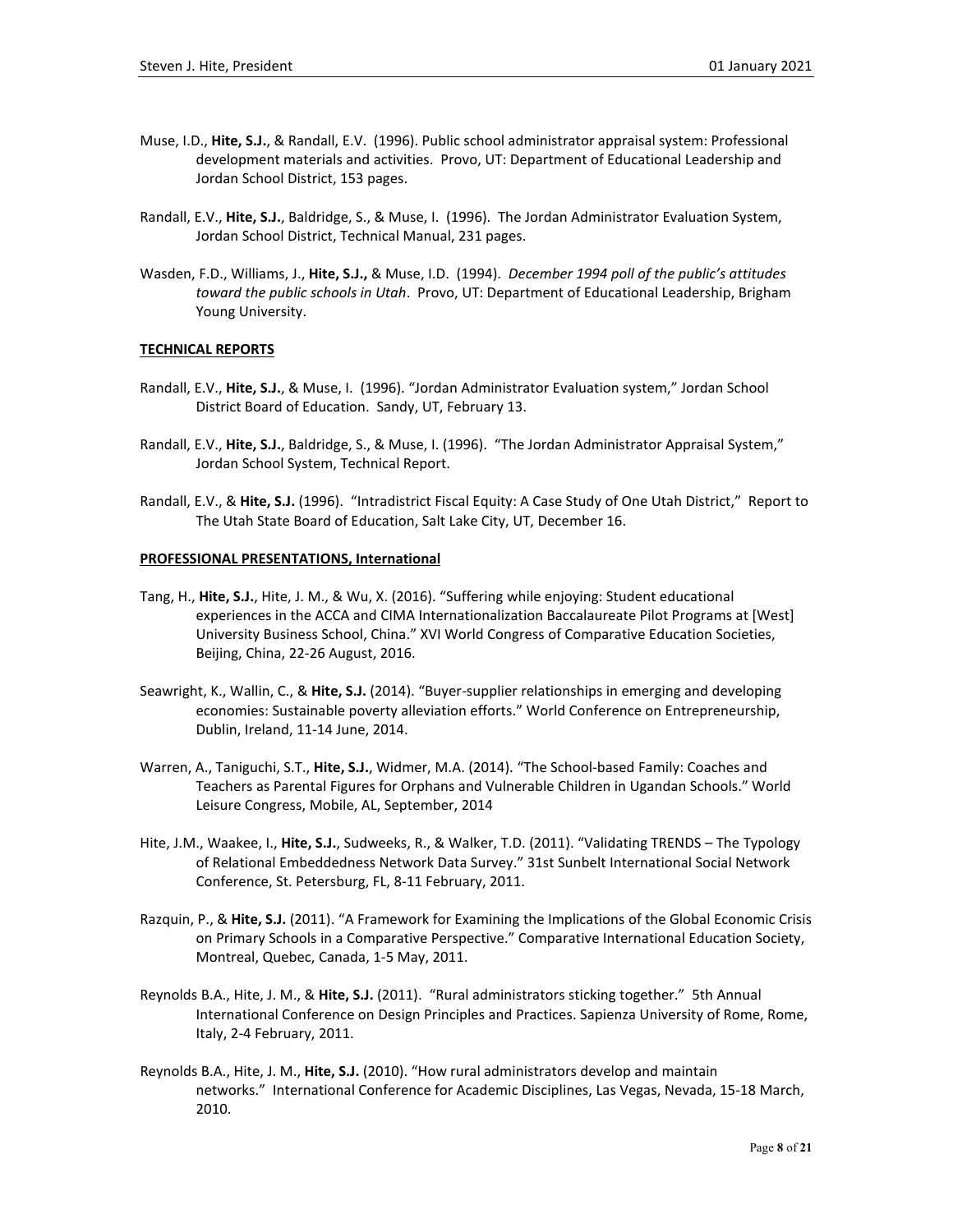- Hite, J. M., **Hite, S.J.**, Rew, W. J., Mugimu, C. B., & Jacob, W. J. (2009). "Resource Network Centrality and School Performance: Examining a Secondary School Network in Mukono, Uganda." Comparative International Education Society, Charleston, South Carolina, 10-15 March, 2009.
- Baldwin, C., Hite, J. M., **Hite, S.J.** & Mugimu, C. B. (2009). "Sleep Habits and Academic Performance in Secondary Schools in Mukono, Uganda." Comparative International Education Society, Charleston, South Carolina, 10-15 March, 2009.
- Evans, C., Hite, J. M., **Hite, S.J.** & Mugimu, C. B. (2009). "Agents of Political Socialization of Youth in Mukono, Uganda." Comparative International Education Society, Charleston, South Carolina, 10- 15 March, 2009.
- Howard, M., Lowe, B., Hite, J. M., **Hite, S.J.**, & Mugimu, C. B. (2009). "Gender Equality in Ugandan Secondary Schools." Comparative International Education Society, Charleston, South Carolina, 10-15 March, 2009.
- Newby, L. S., Hite, J. M., **Hite, S.J.** & Mugimu, C. B. (2009). "ICT in Secondary Schools in Mukono, Uganda: A Case Study." Comparative International Education Society, Charleston, South Carolina, 10-15 March, 2009.
- Hite, J.M., Wakkee, I., & **Hite, S.J.** (2009). "Developing TRENDS The Typology of Relational Embeddedness Network Data Survey." 29th Sunbelt International Social Network Conference, San Diego, CA, 10-15 March, 2009.
- Olsen, D.R., Kramer, G., & **Hite, S.J.** (2008). "The pursuit of increased learning: Coalescing assessment strategies at a large research university." The 34th International Association for Educational Assessment Annual Conference, Cambridge, U.K., 7-12 September, 2008.
- Wawro, P.R., **Hite, S.J.**, Hite, J.M., & Mugimu, C.B. (2008). "Gender-based catchment ranges in Uganda: Too far for girls?" ESRI International User Conference, San Diego, CA, 4-8 August, 2008.
- **Hite, S.J.** (2008). "School mapping and GIS in education micro-planning." Directions in Educational Planning: A Symposium to Honour the Work of Françoise Caillods, Paris, France, 3-4 July, 2008.
- **Hite, S.J.**, Hite, J.M., & Chang, B. (2008). "Collaboration Networks in Comparative Education Journals: CER and a Five-journal Cluster." Comparative International Education Society Conference, New York City, 17-21 March, 2008.
- Hite, J. M., **Hite, S.J.**, Mugimu, C. B., & Reynolds, B. A. (2008). "Geographic and Social Space: Using Distance to Predict Network Ties among Administrators in both US Rural and Ugandan Schools." 28th Sunbelt International Social Network Conference, St. Petersburg, Florida, 22-28 January, 2008.
- Hite, J.M., **Hite, S.J.**, & Chang, B. (2007). "Institutional norms, normative constraints and network structure: Micro and macro co-authoring networks in the field of comparative and international education." International Sunbelt Social Network Conference, Corfu, Greece, 6 May, 2007.
- Hite, J.M., **Hite, S.J.**, Rumsey-Wairepo, A. (2006). "The association between co-authorship network structures and successful academic publishing among higher education scholars." International Sunbelt Social Network Conference, Vancouver, British Columbia, Canada, 29 April, 2006.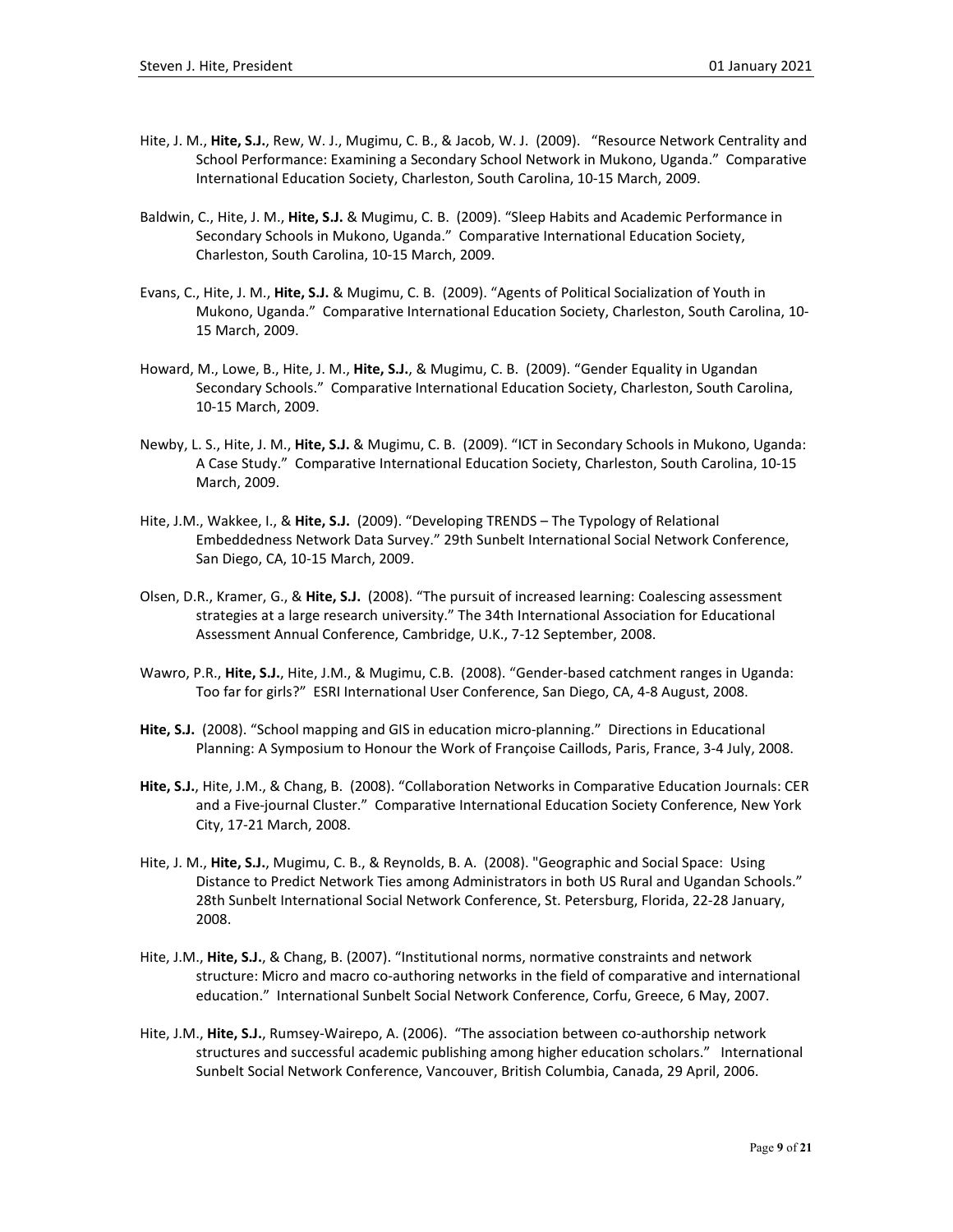- **Hite, S.J.**, Hite, J.M., Jacob, W.J., Rew, W.J., & Mugimu, C.B. (2005). "School location and school performance: What education planners need to know." Comparative and International Education National Conference, Palo Alto, CA, 22-26 March, 2005.
- Hite, J.M., **Hite, S.J.**, Rew, W.J., Jacob, W.J., & Mugimu, C.B. (2005). "Resource network relationships among Ugandan headteachers: Exploring geographical location, exchange strategies, and school performance." Comparative and International Education National Conference, Palo Alto, CA, 22- 26 March, 2005.
- **Hite, S.J.**, Hite, J.M., Mugimu, C.B., & Rew, W.J. (2005). "Exploring the relationship between school resources and performance of secondary schools of Mukono Uganda: A resource-based view approach." Comparative and International Education National Conference, Palo Alto, CA, 22-26 March, 2005.
- Hite, J.M., **Hite, S.J.**, Rew, W.J., & Mugimu, C.B. (2005). "Understanding the relationship between school level characteristics and national examinations: A case study of Mukono District Uganda 2000- 2003." Comparative and International Education National Conference, Palo Alto, CA, 22-26 March, 2005.
- Hite, J.M., **Hite, S.J.**, Rew, W. J., Jacob, W.J., & Mugimu, C.B. (2005). "Resource network centrality and school performance: An examination of secondary schools in Mukono, Uganda." International Sunbelt Social Network Conference, Redondo Beach, CA, 17 February, 2005.
- **Hite, S.J.**, Jacob, J., Mugimu, C.B., & Hite, J.M. (2004). "Location, Location, Location: The role of physical location and GIS planning in Ugandan school performance." Comparative and International Education National Conference, Salt Lake City, UT, 9-12 March, 2004.
- Hite, J.M., **Hite, S.J**., Jacob, J., Rew, W.J., & Mugimu, C.B. (2004). "Building bridges for resource acquisition: Network relationships among headmasters in Ugandan secondary and primary schools." Comparative and International Education National Conference, Salt Lake City, UT, 9-12 March, 2004.
- Hite, J.M., **Hite, S.J.**, Rew, W.J., Mugimu, C.B., & Nsubuga, Y. (2004). "What's in a school? Financial, physical and human resources of Ugandan secondary schools." Comparative and International Education National Conference, Salt Lake City, UT, 9-12 March, 2004.
- **Hite, S.J.**, Hite, J.M., Mugimu, C.B., Rew, W.J., & Nsubuga, Y. (2004). "Making the grade: Using student national exam scores in school evaluation." Comparative and International Education National Conference, Salt Lake City, UT, 9-12 March, 2004.
- Hite, J.M., **Hite, S.J.**, Mugimu, C.B., & Rew, W.J. (2004). "Exploring the relationship between critical resources and student performance in secondary schools in Mukono-Uganda." Comparative and International Education National Conference, Salt Lake City, UT. 9-12 March.
- Nsubuga, Y.K., Jacob, W.J., **Hite, S.J.**, & Morisky, D.E. (2003). "Evaluation of HIV/AIDS education programmes in secondary schools in Uganda." Comparative and International Education National Conference, New Orleans, Louisiana, 12-16 March, 2003.
- Morisky, D.E., Jacob, W.J., & **Hite, S.J.** (2003). "Associated myths of HIV/AIDS in Uganda and Africa." Comparative and International Education National Conference, New Orleans, Louisiana, 12-16 March, 2003.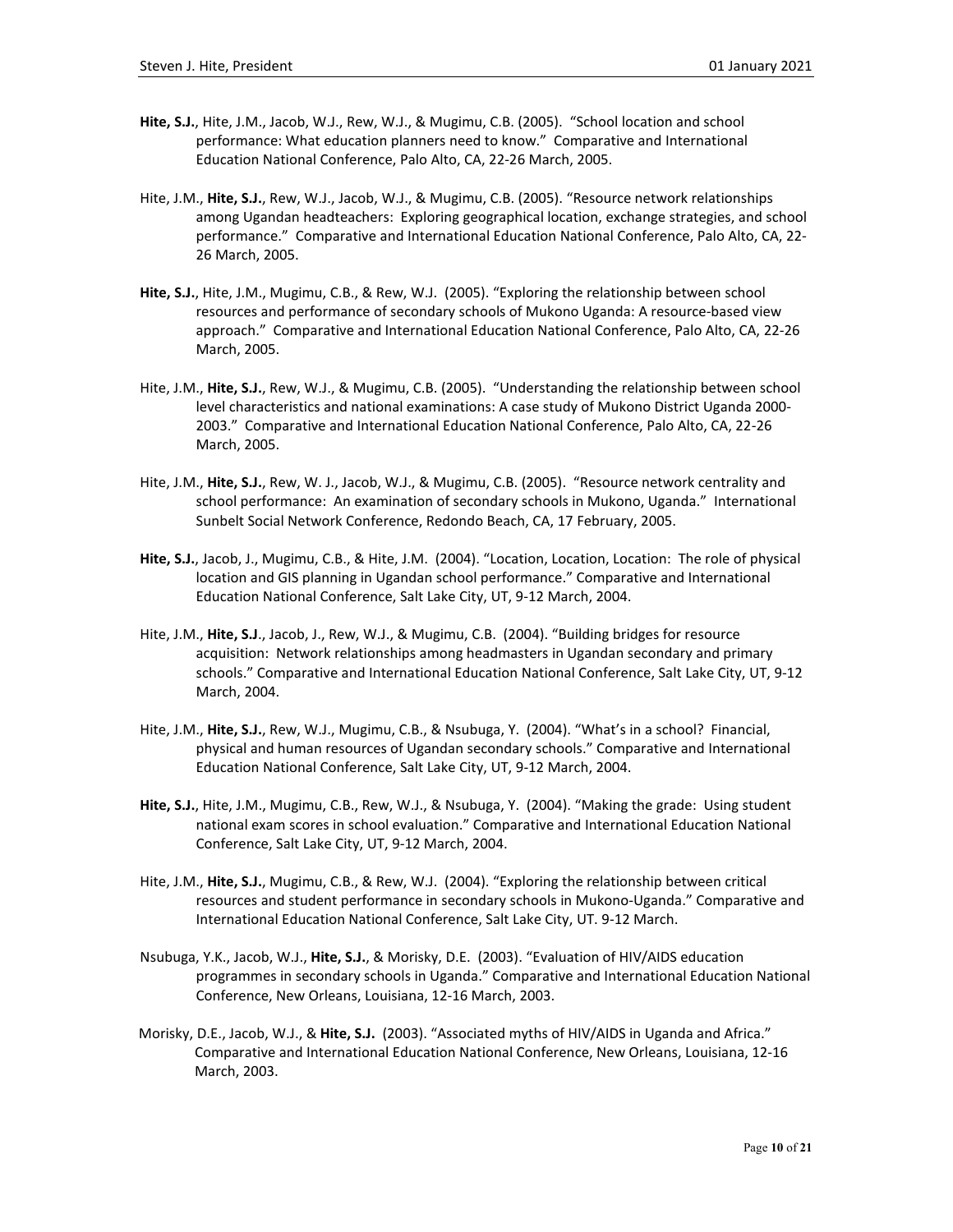- Nsubuga, Y.K., Jacob, W.J., **Hite, S.J.**, & Morisky, D.E. (2003). "The key to overcoming AIDS: Prevention strategies of HIV/AIDS secondary education programmes in Uganda." Comparative and International Education National Conference, New Orleans, Louisiana, 12-16 March, 2003.
- **Hite, S.J.**, Mugimu, C.B., & Hite, J.M. (2002). "The case of Mukono, Uganda: Challenges and possibilities in creating a Geographical Information System (GIS) to explore educational conditions in developing countries." Comparative and International Education Society Annual Conference, Orlando, FL, 5-9 March, 2002.
- Cook, B.R., **Hite, S.J.**, & Epstein, E. (2002). "The most influential figures and works in comparative and international education: Results of an international survey of the Comparative and International Education Society." Comparative and International Education Society Annual Conference, Orlando, FL, 5-9 March, 2002.
- Cook, B.R., **Hite, S.J.**, & Epstein, E. (2001). "Prominent figures and works in comparative and international education: Results of an international survey of the Comparative and International Education Society." International Education Congress, Seoul, Korea, June, 2001.
- **Hite, S.J.**, Hite, J.M., Mugimu, C.B., & Cook, B. (2001). "A proposed theoretical model and analytical framework for strategic network analyses of national educational research systems in developing countries." Comparative and International Education Society Annual Conference, Washington, D.C., 14-17 March, 2001.
- Atchoarena, D. & **Hite, S.J.** (1999). "Training poorly educated African children." International Labor Organization Bi-Annual Conference, Harare, Zimbabwe, May, 1999.
- **Hite, S.J.** (1999). "Merits of participation in the Southern African Consortium for Monitoring Educational Quality (SACMEQ)." South African Ministry of Education, Division and Department Heads, Pretoria, South Africa, 6 May, 1999.
- **Hite, S.J.**, Randall, E.V., & Merrill, K. (1994). "Social and professional barriers confronting female public school administrators in rural settings." International Conference on Issues Affecting Rural Communities, Townsville, NQ, Australia, 10-15 July, 1994.

## **INVITED PROFESSIONAL PRESENTATIONS, International**

- **Hite, S.J.** & Hite, J. M. (2017). Four Levels of Meaning. Xi'an International Studies University (XISU), Xi'an, China, 08 Jun 2017.
- **Hite, S.J.** (2017). Qualitative Methods. Xi'an International Studies University (XISU), Xi'an, China, 09 Jun 2017.
- **Hite, S.J.** & Hite, J. M. (2017). Research Problem Identification. Xi'an International Studies University (XISU), Xi'an, China, 13 Jun 2017.
- **Hite, S.J.** & Hite, J. M. (2017). Literature Reviews and Theoretical Frameworks. Xi'an International Studies University (XISU), Xi'an, China, 14 Jun 2017.
- **Hite, J. M.** & Hite, S.J. (2017). Theoretical Modeling. Xi'an International Studies University (XISU), Xi'an, China, 15 Jun 2017.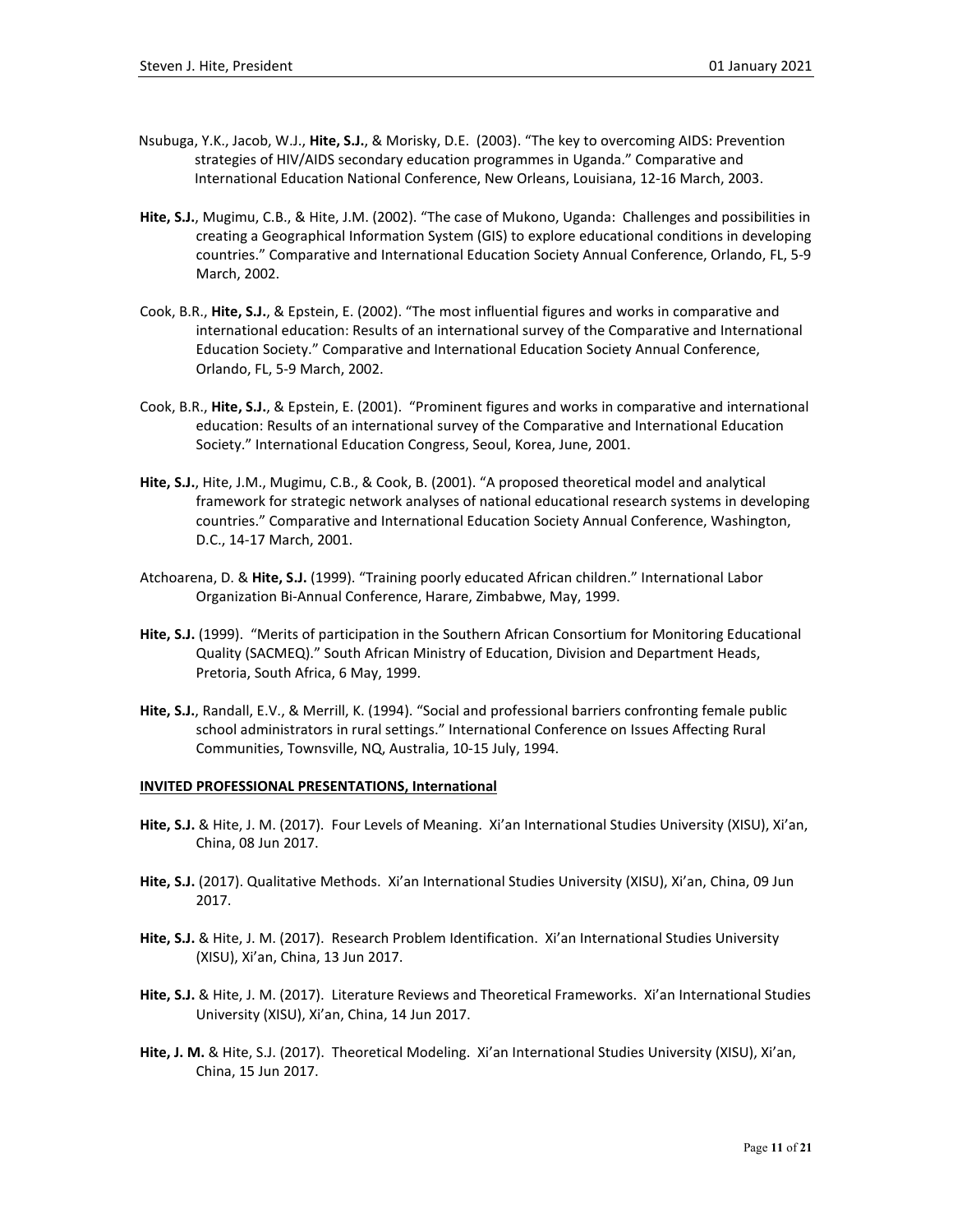- **Hite, S.J.** (2015). "Education Research: The Reality and Consequences of Education as a "Derived" Discipline." Ambedkar University – Delhi, School of Educational Studies, Delhi, India, 15 January, 2015.
- **Hite, S.J.** (2015). "The Nature of the Discourse in Qualitative and Quantitative Approaches to education Research: 4 levels of Potential Meaning (Ontology, Methodology, Method, and Data)." Ambedkar University – Delhi, School of Educational Studies, Delhi, India, 22 January, 2015.
- **Hite, S.J.** (2015). "The Nature of the Discourse in Qualitative and Quantitative Approaches to education Research: 4 levels of Potential Meaning (Ontology, Methodology, Method, and Data)." Delhi University, Central Institute of Education, New Delhi, India, 22 January, 2015.
- **Hite, S.J.** (2015). "The Meaning and Limitations of Inductive Reasoning (as Generalization) on Deductive Applications & The Construction of Educational Problems Based on Facts, Perspective, and Audience." Ambedkar University – Delhi, School of Educational Studies, New Delhi, India, 29 January, 2015.
- **Hite, S.J.** (2015). "Within and Between in Educational Research The Children are Waiting." Education for All Conference, Kalinga Institute of Social Sciences (KISS). Bhubaneswar, Odisha, India. 14 Feb, 2015.

## **PROFESSIONAL PRESENTATIONS, National**

- Adams, E., Taniguchi, S., Ward P. J., & **Hite, S.J.** (2016). "Leisure Defined by Free Choice: Ugandan Women's Perceptions of Leisure." National Recreation and Parks Association Congress, National Recreation and Parks Association, St. Louis, MO, 2016.
- Warren, A., Taniguchi, S., Widmer, M., **Hite, S.J.** (2012). "The school-based family: Coaches and teachers as parental figures for orphans and vulnerable children in Ugandan schools." Leisure Research Symposium, National Recreation and Parks Commission, Anaheim, CA, October, 2012.
- Hallam, P., Hite, J. M., **Hite, S.J.**, Mugimu, C. (2010). "Challenges facing new principals in developing countries: A study of new headteachers in Uganda." Paper presented at UCEA Symposium: How can novice principals be better prepared and supported? International perspectives. University Council of Education Administrators Annual Conference, New Orleans, LA, 28-31 October.
- Adams, R., Taniguchi, S., Hite, J., Mugimu, C., **Hite, S.**, & Widmer, M. (2010). "Fortifying leisure: A qualitative investigation of family leisure in Uganda." Presented at the Leisure Research Symposium held in conjunction with the 2010 Annual National Recreation and Parks Association Conference, Minneapolis, MN, 25-29 October.
- Evans, C., Hite, J. M., **Hite, S.J.**, & Mugimu, C. B. (2008). "Agents of Political Socialization of Youth in Mukono, Uganda." National Conference of Undergraduate Research, LaCrosse, Wisconsin, 16-18 April 2009.
- **Hite, S.J.**, Hite, J.M., Mugimu, C.B., & Rew, W.J. (2007). "Examining critical resources and performance in secondary schools: The case of Mukono, Uganda." University Council of Education Administrators Annual Conference, Alexandria, VA, 15-18 November.
- Hite, J.M, **Hite, S.J.**, & Reynolds, B. (2007). "Strategic networks in rural school districts: An examination of the structure and content of rural public school administrator relationships." University Council of Education Administrators Annual Conference, Alexandria , VA, 15-18 November.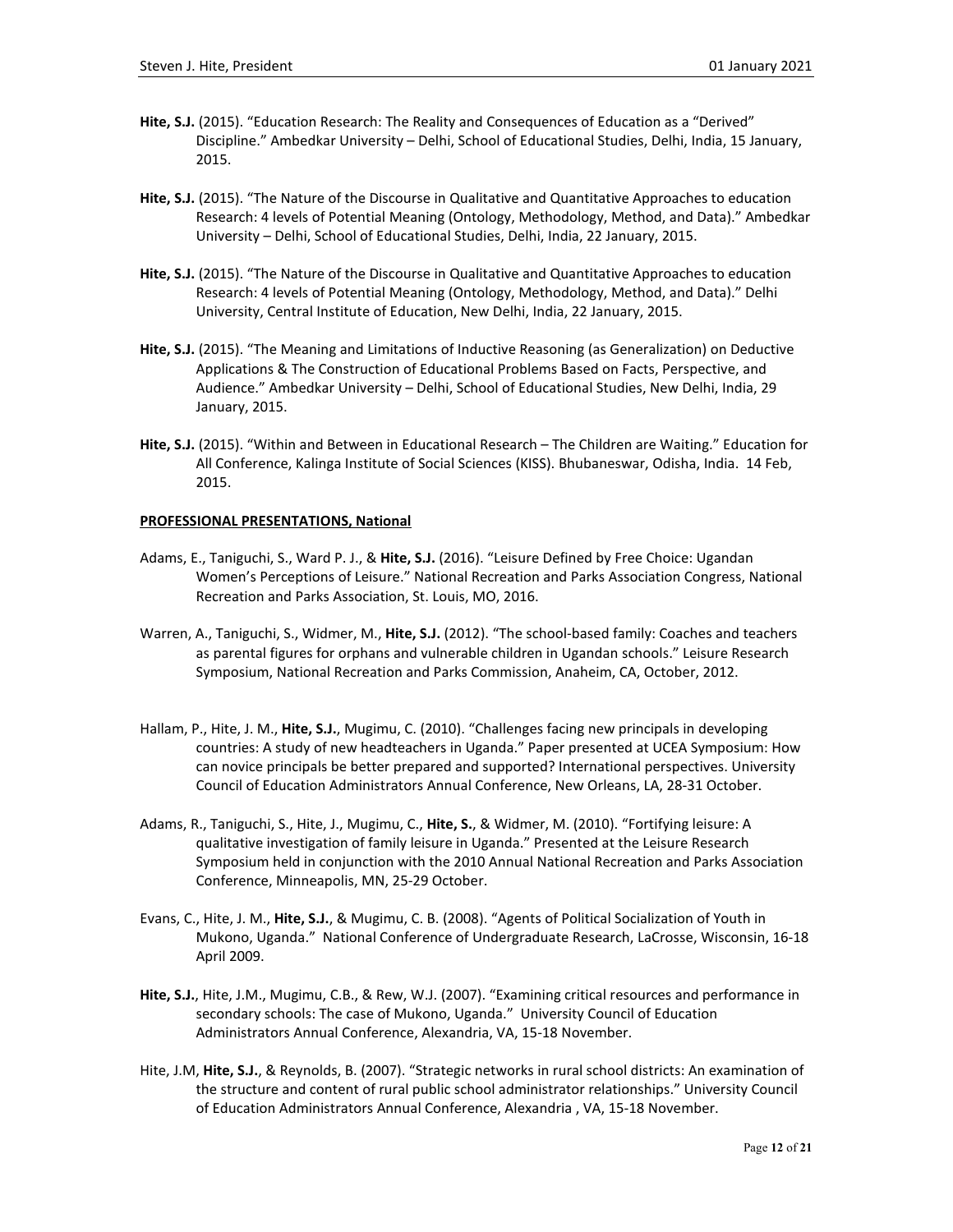- Hite, J.M. & **Hite, S.J.** (2003). "Understanding the 'Old Boys' network': A network perspective of Educational Leadership." University Council of Education Administrators Annual Conference, Portland, OR, 5-8 November.
- Jacob, W.J., Morisky, D.E., Nsubuga, Y.K., & **Hite, S.J.** (2003). "Evaluation of HIV/AIDS secondary education programmes in Uganda." American Public Health Association Annual Meeting, San Francisco, CA, 15-19 November.
- Jacob, W.J., Smith, T.D**., Hite, S.J.**, & Cheng, S.Y. (2003). "Helping the street children: An analysis of the model for orphan resettlement and education (MORE)." American Educational Research Association Conference, Chicago, IL. 21-25 April.
- Cheung, A., Randall, E.V., **& Hite, S.J.** (2002). "Private secondary schools in Hong Kong." American Educational Research Association Conference, New Orleans, LA, 1-5 April.
- McManus, M., Randall, E.V., & **Hite, S.J.** (2002). "Autonomy and accountability in six charter schools." American Educational Research Association Conference, New Orleans, LA, 1-5 April.
- **Hite, S.J.**, Hite, J.M., & Cook, B. (2001). "A proposed theoretical model and analytical framework for strategic network analyses of national educational research systems in Zimbabwe and Uganda." American Educational Research Association Conference, Seattle, Washington, 10-14 April.
- Baldridge, S., **Hite, S.J.**, & Randall, E.V. (1998). "Response sets: A significant threat to the validity of survey research in schools." American Educational Research Association Conference, San Diego, CA, 13- 17 April.
- Muse, I., **Hite, S.J.**, & Powley, E.L. (1997). "One teacher primary schools in England, Scotland and Wales, 1996/97." National Rural Education Association, Tucson, AZ, 26 September.
- **Hite, S.J.**, Randall, E.V., & Belot, F. (1997). "The use of concept mapping in international research: What are we really doing?" American Educational Research Association Conference, Chicago, IL, 24-28 March.
- Randall, E.V. & **Hite, S.J.** (1997). "Equity and school-site expenditures in Utah: An empirical study." American Educational Research Association Conference, Chicago, IL, 24-28 March.
- Randall, E.V. & **Hite, S.J.** (1997). "Intradistrict fiscal equity: A case study of resource allocation in one district." American Education Finance Association Conference, Jacksonville, FL, 5-8 March.
- Muse, I., Baldridge, S., **Hite, S.J.**, & Randall, E.V. (1997). "Creating an administrator evaluation system through collaborative inquiry." American Association of School Administrators, Orlando, FL, 14- 16 February.
- Muse, I., Jensen, A., & **Hite, S.J.** (1996). "One teacher public elementary schools in America." National Rural Education Association, San Antonio, TX, 13 October.
- Randall, E.V., **Hite, S.J.**, & Baldridge, S. (1996). "Designing an administrator evaluation system." American Educational Research Association Conference, New York, NY, 8-13 April.
- Baldridge, S., Randall, E.V., & **Hite, S.J.** (1996). "One university's efforts to help students morally develop." American Educational Research Association Conference, New York, NY, 8-13 April.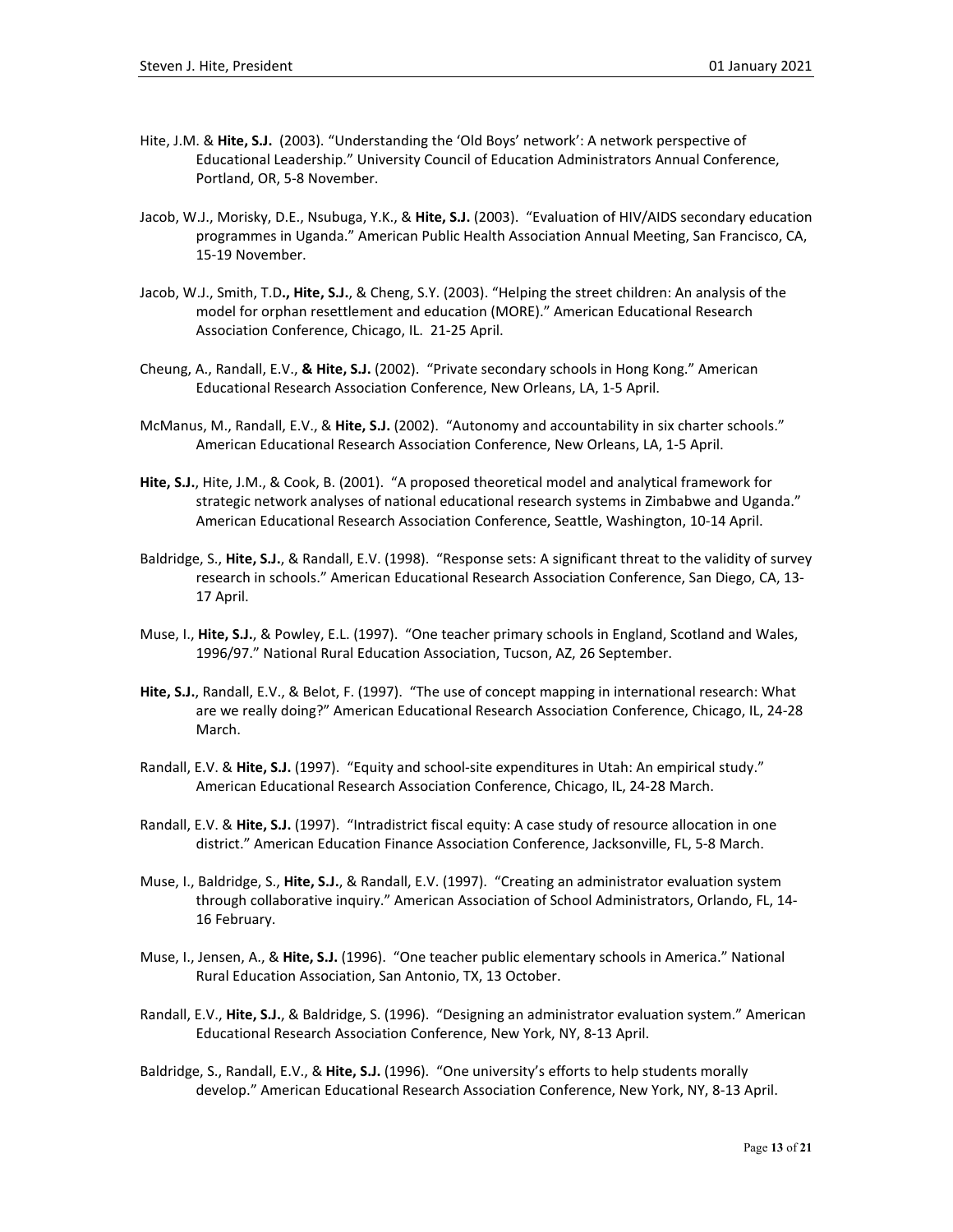- Northcott, B., Randall, E.V., **Hite, S.J.**, Cooper, B., & Speakman, S. (1996). "Resource allocation and societal values: How equitable and productive are our schools?" American Education Finance Association, Salt Lake City, UT, 20-23 March.
- Randall, E.V., **Hite, S.J.**, & Cooper, B. (1996). "Intraschool resource equity." American Education Finance Association, Salt Lake City, UT, 20-23 March.
- Newbold, B., Randall, E.V., Baldridge, S., & **Hite, S.J.** (1996). "Evaluation of school administrators: The Jordan School District model." American Association of School Administrators Conference, San Diego, CA, 8-9 March.
- Larsen, J., **Hite, S.J.**, & Hart, C.M. (1994). "Do the positive effects of preschool persist through high school for students not at risk?" National Association for the Education of Young Children Conference, Atlanta, GA, 30 November – 3 December.
- Yerkes, D. & **Hite, S.J.** (1994). "Gender issues in preparing educational leaders: Not just a women's issue." University Council for Educational Administration, Philadelphia, PA, 28-30 October.
- Randall, E.V. & Hite, S.J. (1994). "Rural education and technology: A call for caution." National Rural Education Association, Tuscaloosa, AL, 14-18 October.
- **Hite, S.J.**, Krueger, J., & Basom, M. (1993). "Leaders of learning: A three-state study of the characteristics of successful and unsuccessful candidates for school administrative positions." University Council for Educational Administration, Houston, TX, 27-31 October.
- **Hite, S.J.** (1993)."Barriers to entry and advancement for women in rural public school districts." National Rural Education Association, Burlington, VT, 14-16 October.
- Larsen, J., **Hite, S.J.**, & Hart, C.M. (1982). "Educationally advantaged children: Does preschool attendance make any difference?" National Association for the Education of Young Children Conference, Washington, D.C., 11-14 November.
- Larsen, J. & **Hite, S.J.** (1981). "A profile of teacher supervision: An approach that makes the secrets of successful supervision in the child care setting workable." National Association for the Education of Young Children Conference, Detroit, MI, 5-8 November.
- Larsen, J. & **Hite, S.J.** (1981). "Parents make a difference teaching in the home: The effects of a homebased enrichment program designed to improve parent-child relationships and parental teaching skills in middle and low SES homes." National Association for the Education of Young Children Conference, Detroit, MI, 5-8 November.

## **FUNDED GRANTS**

- Fulbright-Nehru Academic Excellence Scholar, Fulbright Commission and United States-India Educational Foundation, Ambedkar University (Delhi), Delhi, India, January-May 2015. Project title: *The Design, Delivery, and Dissemination of Educational Measurement, Inquiry, and Evaluation in India*.
- ORCA Mentoring Environment Grant (MEG), January 2011 December 2011. *Familial roles of teammates in Ugandan boarding school athletes*.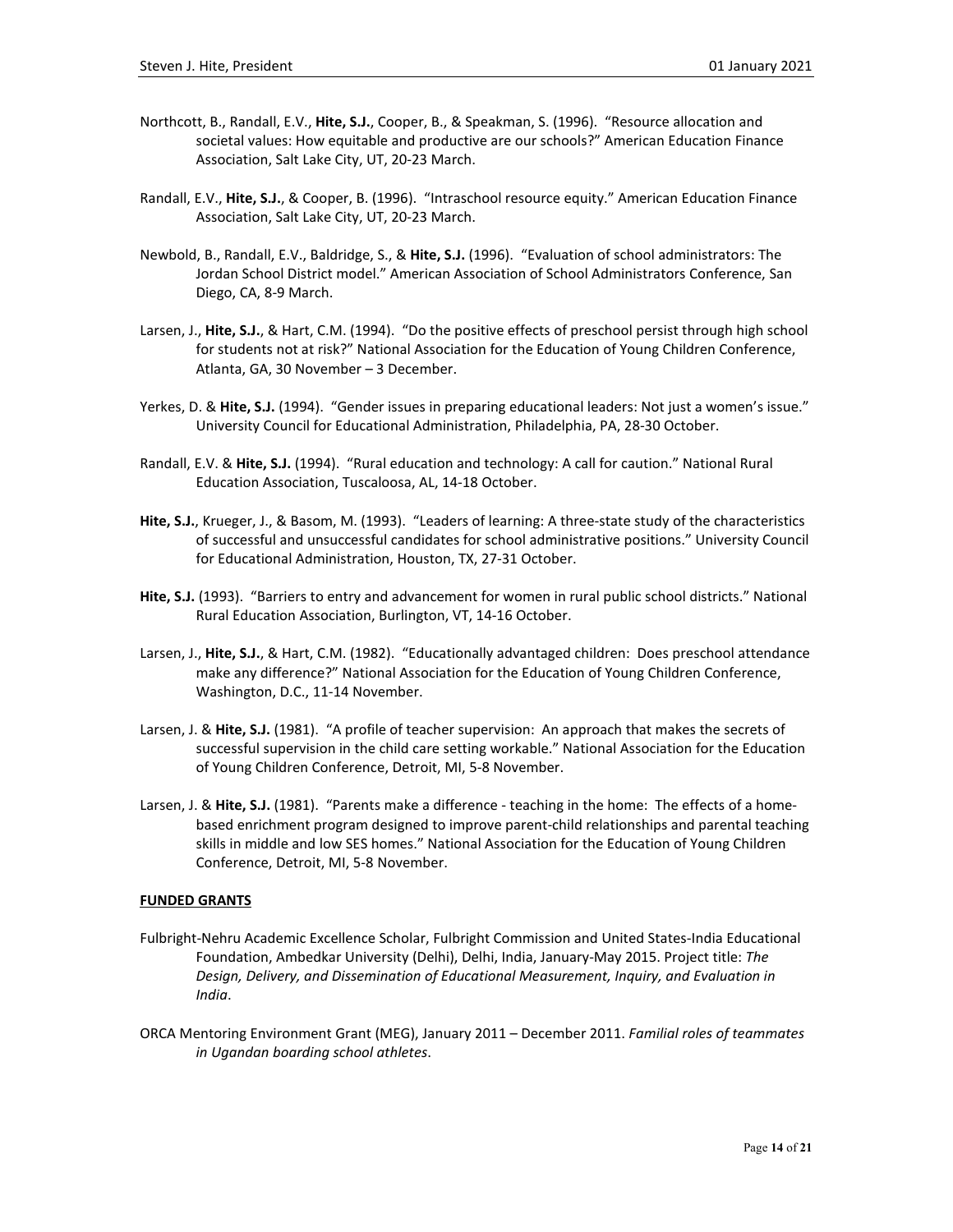- Graduate Mentoring Grant, September 2008 August 2009. *A geo-spatial inquiry into gender equality in access to secondary schools in Mukono district, Uganda.*
- ORCA Mentoring Environment Grant (MEG), January 2007 December 2008. *Geo-Spatial, Network and Resource Influences on Performance and Policy in Ugandan Schools.*
- The David M. Kennedy Center for International Studies, January 2007 January 2008. *Geo-Spatial, Network and Resource Influences on Performance and Policy in Ugandan Schools*.
- Fulbright Distinguished Chair in Learning & Teaching, Fulbright Commission, National College of Ireland (NCI), Dublin, Ireland, September 2006 – August 2007. Project title: *Mentoring faculty toward a sustainable culture of inquiry, assessment, and scholarship*.
- ORCA Graduate Mentoring Environment Grant, McKay School of Education, 2005. *Planning and resources in international private education: A GIS and network analysis of private schools in Uganda*. EDLF M.Ed. graduate student: W. Joshua Rew
- Research Funding, McKay School of Education, 2004. *Planning and resources in international private education: A GIS and network analysis of private schools in Uganda*.
- Jacobsen Center for Service and Learning, Research Grant, May-August 2003. *Service and learning field research: GIS and strategic network research in educational resources and planning in Uganda.*
- College of Education, Brigham Young University, Research Grant, January 2003 December 2003. *Educational resources and planning: A GIS and strategic network examination of Ugandan schools.*
- College of Education, Brigham Young University, Research Grant, January 2002 December 2002. *Strategic networks of private school administrators: A network analysis of Ugandan education.*
- GeoDiscovery, Inc., Research Grant-in-Aid, April 2001 December 2001; HandSpring, Inc., Research Grantin-Aid, April 2001 – December 2001; T.R.U.E. Africa- Technology and Research for Universal Education in Africa (A § 501(c)(3) NGO), Research Grant-in-Aid, April 2001 – December 2001; and, College of Education, Brigham Young University, Research Grant, April 2001 – December 2001: *Using inexpensive high-tech GPS and PDA hand-held devices for the digital mapping and creation of GIS data bases for school policy formation and evaluation in developing countries – A pilot study in Uganda*.
- College of Education, Brigham Young University, Research Grant, January 2001 December 2001. *A strategic network analysis of the national educational research systems of Zimbabwe and Uganda*.
- The David M. Kennedy Center for International Studies, September 2000 August 2001*. A strategic network analysis of the national educational research systems of Zimbabwe and Uganda*.
- The David M. Kennedy Center for International Studies, Program Development Grant, September 1996 August 1997*. Initial investigation into the theoretical perspectives of educational research and evaluation in Poland*.
- College of Education, Brigham Young University, Research Grant, September 1996 August 1997. *Educational leadership in post-Mao era China*.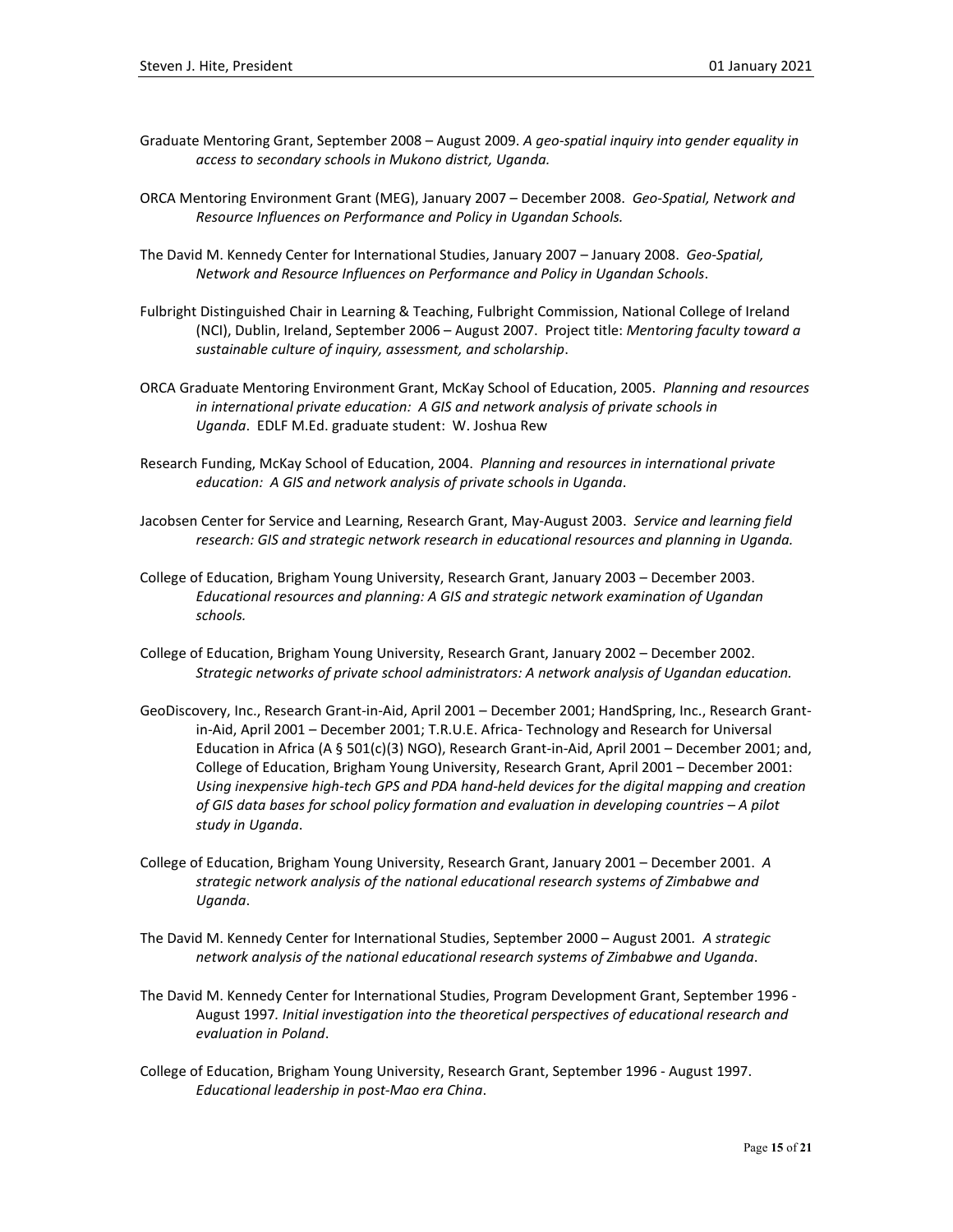- The David M. Kennedy Center for International Studies, Program Development Grant, October 1995 August 1995*. Investigation of possible joint venture in the Teachers for Africa (TFA) Program of the International Foundation for Education and Self Help (IFESH) and the College of Education at BYU*.
- College of Education, Brigham Young University, Research Grant, September 1995 August 1995. *Communication response styles and principal effectiveness*.
- College of Education, Brigham Young University, Research Grant, September 1995 August 1995. *An exploration of indigenous cognitive maps of female literacy and literacy education in Tamil Nadu, India*.
- College of Family, Home and Social Sciences, Brigham Young University, Research Grant, April 1994 April 1995. *Do the positive effects of preschool persist through high school for students not at risk?*
- Jordan School District, Research Grant, March 1994 December 1995*. Performance appraisal systems for school administrators*.
- Danforth Foundation, Research Grant, January 1994 March 1994*. Grass-roots evaluations of alternative leadership preparation programs*.
- College of Education, Brigham Young University, Research Grant, November 1992 August 1993. *Women in public school administration: Barriers to entry and advancement*.
- Women's Research Institute, Brigham Young University, Research Grant, September 1992 August 1993. *Women in public school administration*.
- Danforth Foundation, Internal Evaluation Grant, January 1992 August 1992. *Participating superintendent evaluation of the BYU Leaders Preparation Program, 1985 to 1992*.

## **PROFESSIONAL TRAINING**

- Workshop on Institutional Self Study, The Northwest Commission on Colleges and Universities. February 5-6, 2004.
- Assessment Trainer, National Association of Secondary School Principals, Assessment Center Training Seminar. August 10-13, 1992.
- Developmental Mentor, National Association of Secondary School Principals, Springfield Training Seminar. July 14-16, 1992 & November 4-7, 1991.

#### **COMMITTEE ASSIGNMENTS**

| University: | Institutional Review Board (IRB) for Human Subjects Committee, 2015-2018.               |
|-------------|-----------------------------------------------------------------------------------------|
|             | International Development Minor Committee, 2003-2017.                                   |
|             | University Academic Unit Review Committee, Chair, 2003-2006.                            |
|             | NWCCU Institutional Accreditation Executive Committee, Member, 2004-                    |
|             | 2006.                                                                                   |
|             | NWCCU Institutional Accreditation Standard 4 (Faculty) Committee,<br>Member, 2004-2006. |
|             | NWCCU Institutional Accreditation Standard 5 (Library and Information                   |
|             | Resources) Committee, Member, 2004-2006.                                                |
|             |                                                                                         |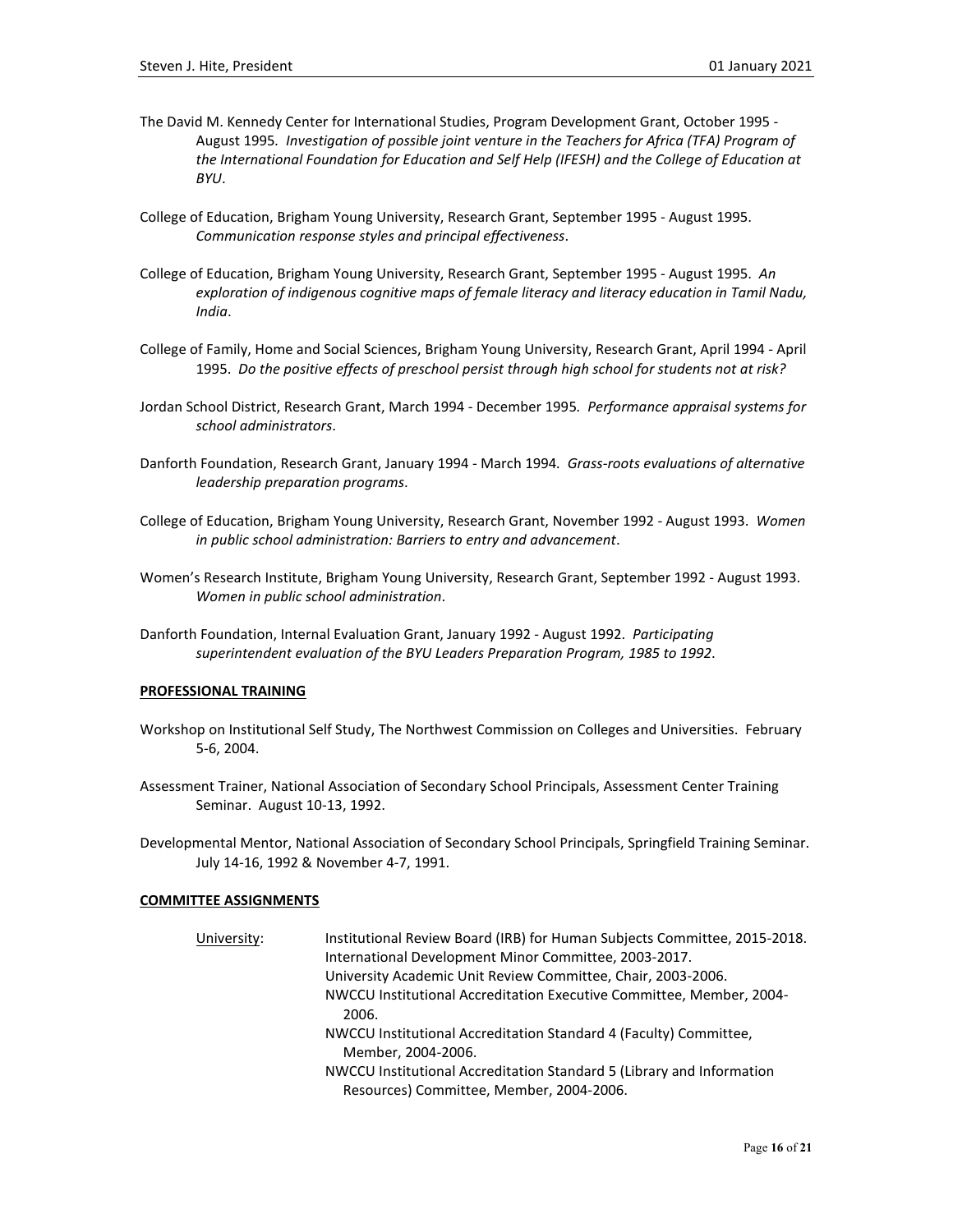|             | NWCCU Institutional Accreditation Standard 6 (Governance and                                                                                       |
|-------------|----------------------------------------------------------------------------------------------------------------------------------------------------|
|             | Administration) Committee, Member, 2004-2006.                                                                                                      |
|             | NWCCU Institutional Accreditation Standard 1 (Institutional Mission and<br>Goals, Planning and Effectiveness) Committee, Co-Chair, 2004.           |
|             | International Study Programs Faculty Advisory Committee (Study Abroad,<br>International Internships, Field Studies, and International Volunteers), |
|             | 1999-2004.                                                                                                                                         |
|             | Senior Exit Survey Development Committee, 2003-2004.                                                                                               |
|             | Alumni Questionnaire Redesign Committee, 2003-2004.                                                                                                |
|             | Undergraduate Admissions, 1995-2002.                                                                                                               |
|             | Undergraduate Admissions - Future Directions for UG Admissions, Chair,<br>2001-2002.                                                               |
|             | Undergraduate Admissions Qualifying Program Committee, 2001-2002.                                                                                  |
|             | Faculty Rank and Status Appeals Committee, 2001.                                                                                                   |
| College:    | Research Committee, 2014-2016.                                                                                                                     |
|             | EIME PhD Program Committee, 2009-2014.                                                                                                             |
|             | Rank and Status Committee, 2000-2006.                                                                                                              |
|             | Information Technology Committee, 1994-2002.                                                                                                       |
|             | Research Curriculum Committee, 1993-1994.                                                                                                          |
| Department: | Faculty Rank & Status Committee, Chair, 2010-2018, 2007-2008, & 1994-<br>2000.                                                                     |
|             | Doctoral Program Committee, 2016-2018.                                                                                                             |
|             | Faculty Committee, 2016-2018.                                                                                                                      |
|             | Assessment & Evaluation Committee, 2016-2017.                                                                                                      |
|             | Doctoral Program Committee, Co-Chair, 2014-2015.                                                                                                   |
|             | Faculty Search Committee, Member, 2013-2016; Chair, 2012- 2013, 2010-<br>2011, 2002-2003 & 1994-1999.                                              |
|             | Scholarly and Academic Standards Committee, Chair, 2009.                                                                                           |
|             | Doctoral Committee, Member, 2012-2018; Chair, 1999-2002.                                                                                           |
|             | Doctoral Admissions Committee, 1994-1998.                                                                                                          |
|             | Financial Aid and Awards Committee, Chair, 1994-1996.                                                                                              |
|             | Master's and Doctoral Program Revision Committee, 1993-1994.                                                                                       |
|             | Dissertation Prospectus Process Revision Committee, 1992-1993.                                                                                     |
|             | Leaders Preparation Program Committee, 1991-1992.                                                                                                  |
|             | Curriculum Revision Committee, 1991-1992.                                                                                                          |
| Other:      | Faculty Advisory Committee, International Study Programs, Kennedy Center,<br>1999-2001.                                                            |
|             | Advisory Committee, International Field Studies and Internships (Africa),<br>Kennedy Center, 1996-1999.                                            |

## **ADMINISTRATIVE ASSIGNMENTS**

| University: | Associate, BYU Office of Planning & Assessment, 2003-2006.                        |
|-------------|-----------------------------------------------------------------------------------|
| Department: | Graduate Coordinator, 1998-2004.                                                  |
|             | Doctoral Program Coordinator, 1997-2002.                                          |
|             | EDLF 452 Course & Instructor Coordinator, 1992-1996.                              |
| Other:      | Director, Uganda International Volunteers Program, Kennedy Center, 1999-<br>2003. |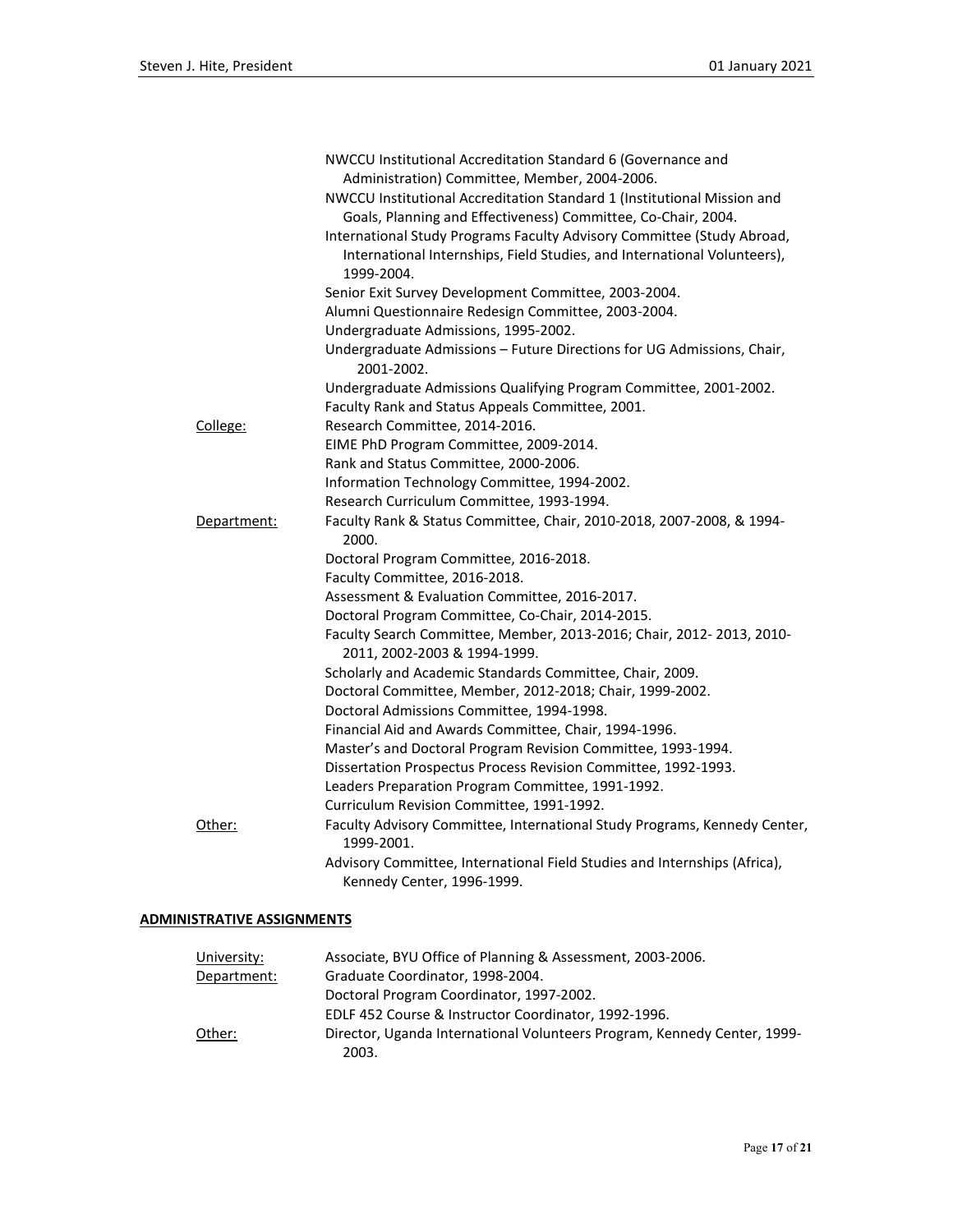#### **PROFESSIONAL SERVICE** (selected)

- **External Reviewer**, Advanced Training Programme Project by Jane Nakajubi, "The linkage between education sector strategic plans and annual budgets in Uganda." IIEP/UNESCO ATP, April 2020.
- **External Reviewer**, Advanced Training Programme Project by Mohammad Akif Rasooli, "Data accuracy of general education program [in Afghanistan] in the year 2019." IIEP/UNESCO ATP, April 2020.
- **External Reviewer**, Advanced Training Programme Project by Keodiretse Alfred Phelefu, "Analysis of school census questionnaire for improved data collection in Botswana." IIEP/UNESCO ATP, March 2020.
- **External Reviewer**, Advanced Training Programme Project by Keolebogile Sadie Pogiso, "School mapping in the Kweneng Region: For an improved distribution of educational resources between Schools in lower secondary education in Botswana by 2024." IIEP/UNESCO ATP, March 2020.
- **External Reviewer**, Advanced Training Programme Project by Goitseone Kgarebe Mphato, "Analysis of availability of data to track progress on achieving SDG 4 targets for pre and primary education levels in Botswana." IIEP/UNESCO ATP, February 2020.
- **External Reviewer**, Advanced Training Programme Project by Chaleunsouk Sisouvang, "The analysis of the effect of training on school-based management (SBM) and its implementation by secondary school principals in Vientiane, Lao's People Democratic Republic." IIEP/UNESCO ATP, February 2019.
- **External Reviewer**, Advanced Training Programme Project by Dorothy Nganda Ssekimpi, "Analysis of the factors affecting internal efficiency in lower secondary education of Uganda." IIEP/UNESCO ATP, February 2019.
- **External Reviewer**, Advanced Training Programme Project by Phanthanome Didaravong, "Review and adaptation of annual costed sector education plans [Lao PDR]." IIEP/UNESCO ATP, February 2019.
- **External Reviewer**, Advanced Training Programme Project by Vannasoul Bousangthong, "An analysis of supply and demand of lower secondary education in Nong District, Savannakhet Province, Lao PDR." IIEP/UNESCO ATP, January 2019.
- **External Reviewer**, Advanced Training Programme Project by Lucy Andeyo Volemi, "Factors undermining the provision of quality early childhood education: Case study Starehe District, Nairobi County [Kenya]." IIEP/UNESCO ATP, September 2018.
- **External Reviewer**, Advanced Training Programme Project by Khut Sokha, "Factors affecting upper secondary school students' choice of STEM major in higher education in Cambodia: Case study of twelfth grader students in Phnom Penh and Kampong Spue." IIEP/UNESCO ATP, June 2018.
- **External Reviewer**, Advanced Training Programme Project by Sujatha Kulendrakumar, "Out of school children: A study based on Kalkudah Educational Zone in Batticaloa District of Sri Lanka." IIEP/UNESCO ATP, June 2018.
- **External Reviewer**, Advanced Training Programme Project by Shandirai Mugari, "A conceptual framework for the Institutionalisation of the Centre for Educational Research, Innovation and Development (CERID) in Zimbabwe." IIEP/UNESCO ATP, June 2018.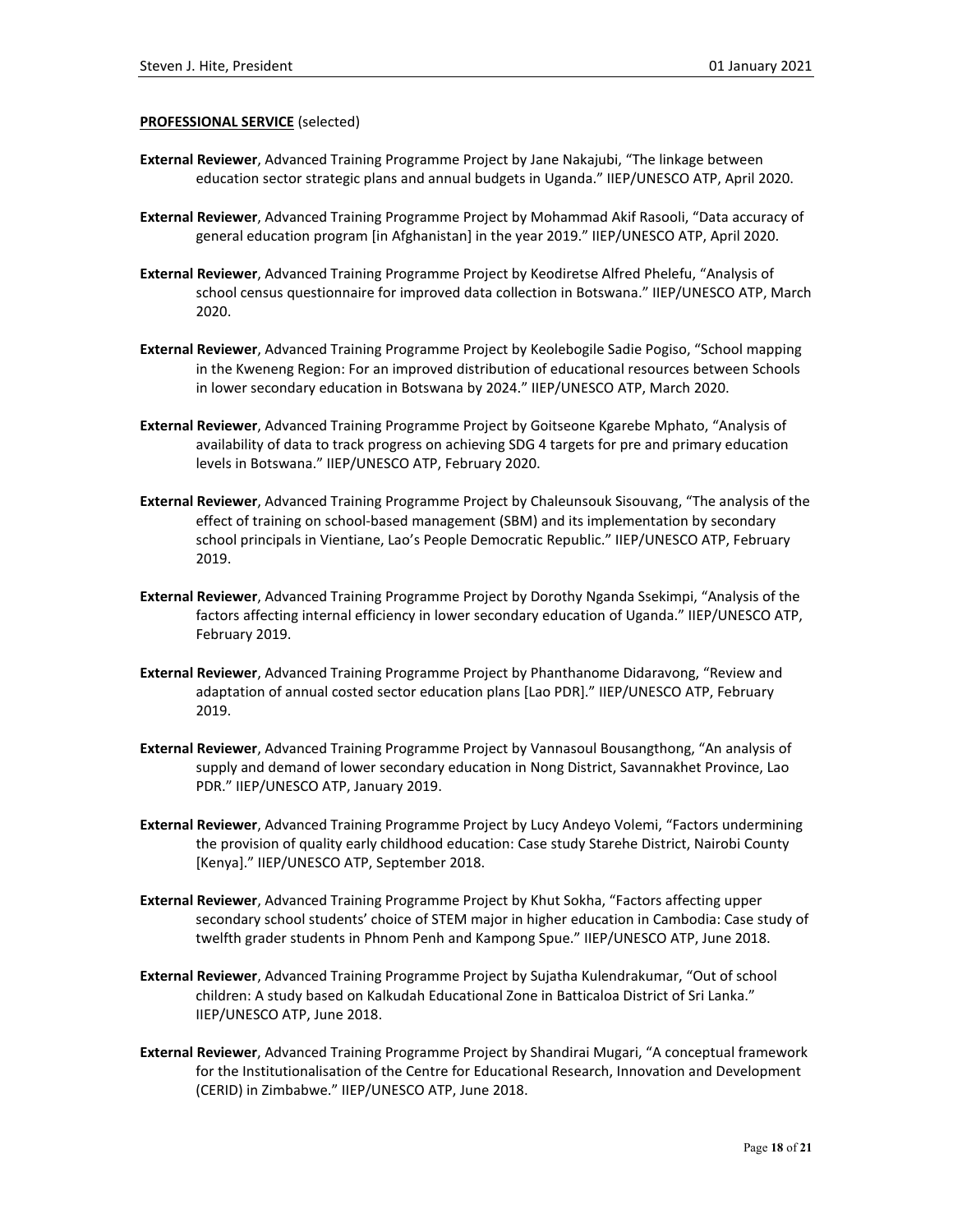- **External Reviewer**, Advanced Training Programme Project by Sellathurai Puvanenthiran, "Student's achievement in mathematics examination at secondary and key educational resources in Sammanthurai Zonal Area in Sri Lanka." IIEP/UNESCO ATP, March 2017.
- **External Reviewer**, Advanced Training Programme Project by Hyacinth C. Bramble-Browne, "The performance of the 2015 Form 5 cohort in mathematics on Montserrat analyzed by gender." IIEP/UNESCO ATP, March 2017.
- **Research Proposal Reviewer**, National Research Foundation, Government of South Africa (Act N. 23 of 1998). August 2016 to present.
- **Member**, Annual Review of Comparative and International Education Advisory Board. 2010-2018.
- **Member**, International Advisory Board, Palgrave Macmillan's *International and Development Education Book Series*. 2010-2018.
- **Reviewer**, *Journal of School Leadership***;** *International Studies in Educational Administration; Education and Urban Society*. 2010-2018.
- **Member**, Fulbright-Nehru Assessment Panel, student research awards in Arts, Humanities, Sociology, and Anthropology, for academic year 2015-16. United States – India Education Foundation, New Delhi, India, 24 February 2015.
- **External Reviewer**, Advanced Training Programme Project by Enid Christophine Hanze, "Impact assessment of the hardship incentive scheme on attraction of quailified teachers to remote school in Namibia: The case of the ||Kharas region." IIEP/UNESCO ATP, December 2015.
- **External Reviewer**, PhD Dissertation by Kamal Badar, "Exploring Co-authorship Networks and the Association of Network Centrality with Research Performance of Academic Researchers: The moderator effect." Department of Management, Asian Institute of Technology, Thailand, September 2012.
- **External Reviewer**, Master's Thesis by Junior Jack, "Production and analysis of indicators to measure differences within secondary education in St. Vincent and The Grenadines: A comparative analysis 2008-2010.*"* IIEP/UNESCO Master's program, review conducted in Paris, 19 June 2012.
- **External Reviewer**, Master's Thesis by Patrick Lafunda, "School Effectiveness in Reading and Mathematics in Zambia: Analysis of SACMEQ III Data." IIEP/UNESCO Master's program, review conducted in Paris, 19 June 2012.
- **External Reviewer**, Master's Thesis by Dasmine Kennedy, "Jamaican Students' Performance in Secondary Schools: A Comparative Analysis between School Types." IIEP/UNESCO Master's program, review conducted in Paris, 21 June 2012.
- **External Reviewer**, Master's Thesis by Teresa Pahulu, "How well have primary school pupils in Tonga performed in the standardized test in literacy and numeracy in 2011?" IIEP/UNESCO Master's program, review conducted in Paris, 22 June 2012.
- **Member**, J. William Fulbright Scholar Program National Discipline (Education) Review Committee. 2010- 2012.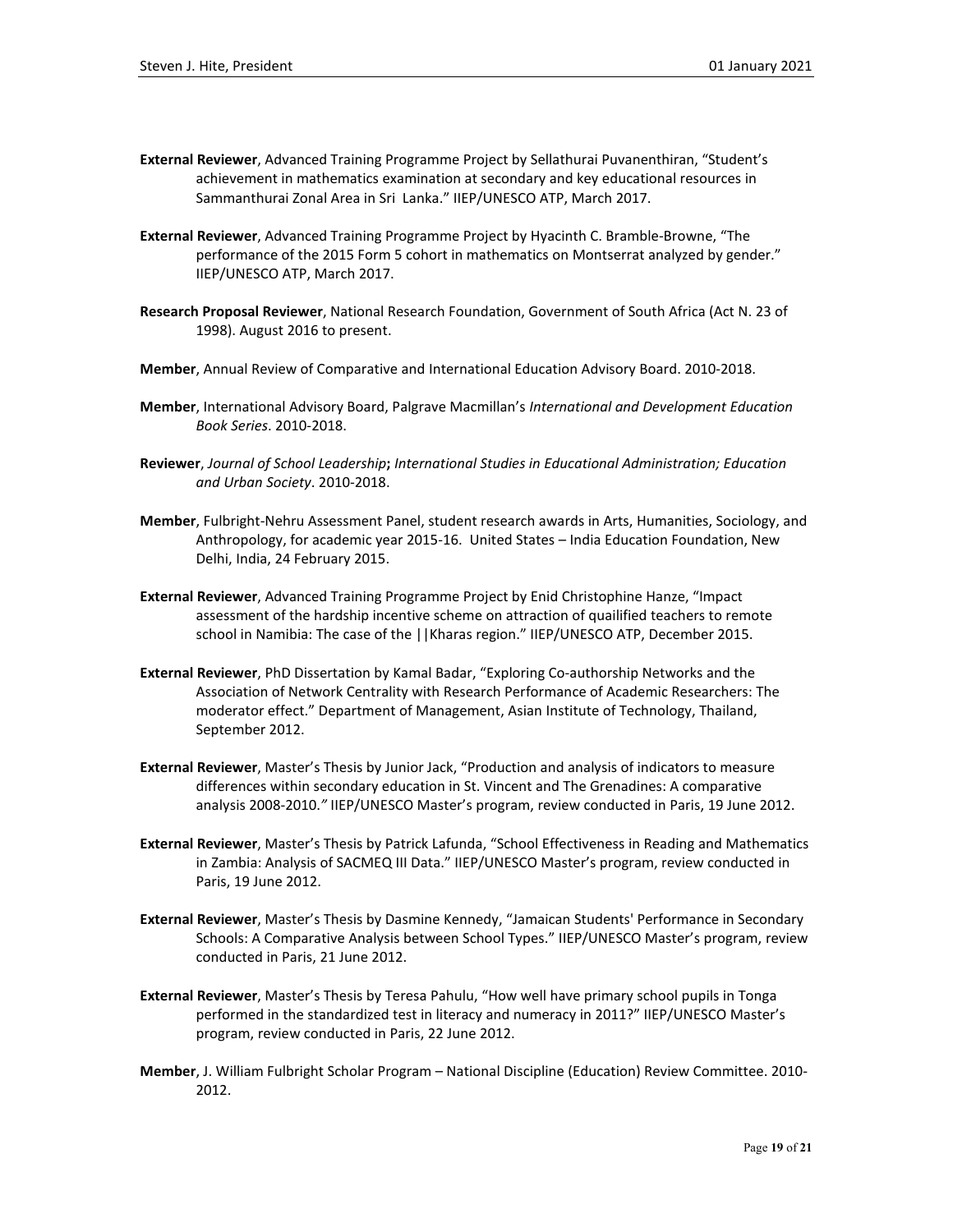- **External Reviewer**, Master's Thesis by Arach Agnes, "An Analysis of Primary School Teacher Management in the Context of Decentralization in Uganda." IIEP/UNESCO Master's program, review conducted in Paris, 16 June 2011.
- **External Reviewer**, Master's Thesis by Zakaria Makopa, "The provision of the basic classroom teaching and learning resources in Zimbabwe primary schools and their relationship with the grade 6 pupils' achievements in the SACMEQ III project." IIEP/UNESCO Master's program, review conducted in Paris, 16 June 2011.
- **External Reviewer**, Master's Thesis by Evelyn Kachala Mjima, "An analysis of primary teacher deployment and management in Shire Highlands Education Division-Malawi." IIEP/UNESCO Master's program, review conducted in Paris, 25 May 2011.
- **External Reviewer**, Master's Thesis by Anthony Nimely, "The provision and retention of trained teachers in Public Primary Schools in Liberia: the case of Grand Kru County." IIEP/UNESCO Master's program, review conducted in Paris, 24 June 2010.
- **External Reviewer**, Master's Thesis by Lancelot Mutale, "Meeting the EFA primary education goals: an analysis of retention and completion in the Western Province of Zambia." IIEP/UNESCO Master's program, review conducted in Paris, 24 June 2010.
- **External Reviewer**, Master's Thesis by Alex Kaba, "The free basic education policy adoption and implementation in Zambia: What has been the impact of the Free Basic Education on Access and Equity since its adoption and implementation in 2002?" IIEP/UNESCO Master's program, review conducted in Paris, 29 June 2010.
- **External Reviewer**, Master's Thesis by Wan Abdul Rahman Wan Ibrahim, "An analysis of performance management in The Ministry of Education of Brunei Darussalam." IIEP/UNESCO Master's program, review conducted in Paris, 23 June 2009.
- **External Reviewer**, Master's Thesis by Herbert Takeifanga, "Teacher retention and quality issues: A study of secondary education in Tonga." IIEP/UNESCO Master's program, review conducted in Paris, 23 June 2009.
- **External Reviewer**, Master's Thesis by Torika Keteca Taoi, "Shifting from the [Fijiian] National Examination System to a System of National Assessment at Primary level: Prospects and Challenges." IIEP/UNESCO Master's program, review conducted in Paris, 25 June 2009.
- **Member & Rapporteur**, UNESCO/IIEP Experts' Meeting, "Capacity development in educational planning and management for achieving EFA: Learning from successes and failures." Paris, France, 1-2 July 2008.
- **External Reviewer**, Master's Thesis by Momodou Cham, "Analyses of the Trends in Access against Quality of Basic Education in The Gambia from 1990 to 2005 for Policy Recommendations." IIEP/UNESCO Master's program, review conducted in Paris, 27 June 2008.
- **External Reviewer**, Master's Thesis by Ngosong Charles Nkemka, "Regional Disparities in the Deployment of Secondary School Teachers in Cameroon: The Case of the North-West Province." IIEP/UNESCO Master's program, review conducted in Paris, 26 June 2008.
- **External Reviewer**, Master's Thesis by Keith Thomas, "An Analysis of the Level and Causes of Inequities in the Provision of Secondary School Education in St. Vincent and the Grenadines." IIEP/UNESCO Master's program, review conducted in Paris, 24 June 2008.